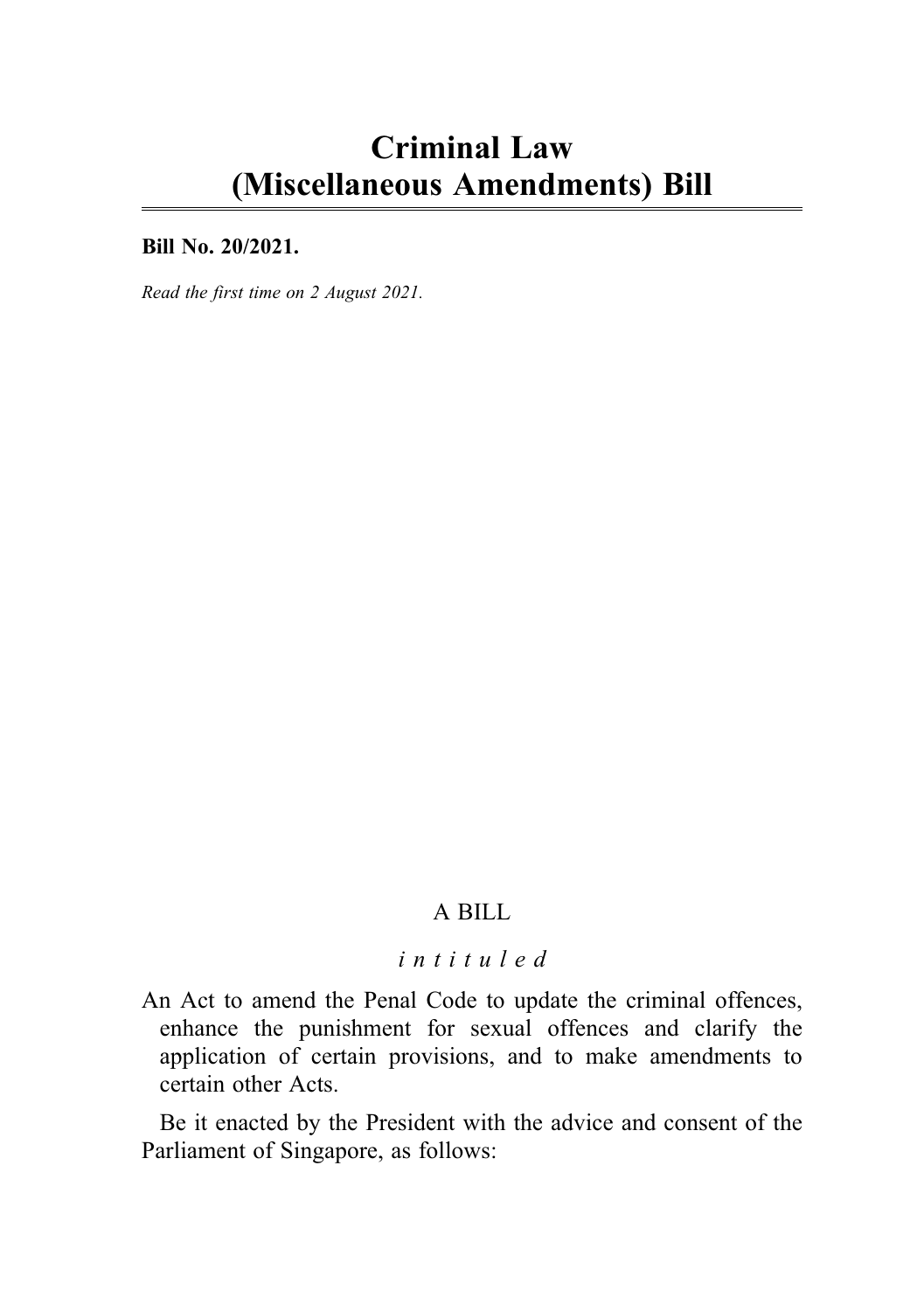#### Short title and commencement

1. This Act is the Criminal Law (Miscellaneous Amendments) Act 2021 and comes into operation on a date that the Minister appoints by notification in the Gazette.

#### <sup>5</sup> PART 1

### AMENDMENT OF PENAL CODE

### Amendment of section 73

2. Section 73(4) of the Penal Code is amended by inserting, immediately after the words "section  $304B$ " in paragraph (*a*) of the <sup>10</sup> definition of "excluded offence", ", 304C".

### Amendment of section 74

3. Section 74 of the Penal Code is amended by deleting subsection (3) and substituting the following subsection:

"(3) Despite anything to the contrary in the Criminal <sup>15</sup> Procedure Code —

- (*a*) a Magistrate's Court —
- (i) has jurisdiction to try any offence specified in subsection (2), where no imprisonment is prescribed or where twice the maximum term <sup>20</sup> of imprisonment prescribed for the offence does not exceed 5 years; and
	- (ii) has power to impose the full punishment provided under subsection (1) in respect of the offence; and
- <sup>25</sup> (b) a District Court
	- (i) has jurisdiction to try any offence specified in subsection (2); and
- (ii) has power to impose the full punishment provided under subsection (1) in respect of <sup>30</sup> the offence.".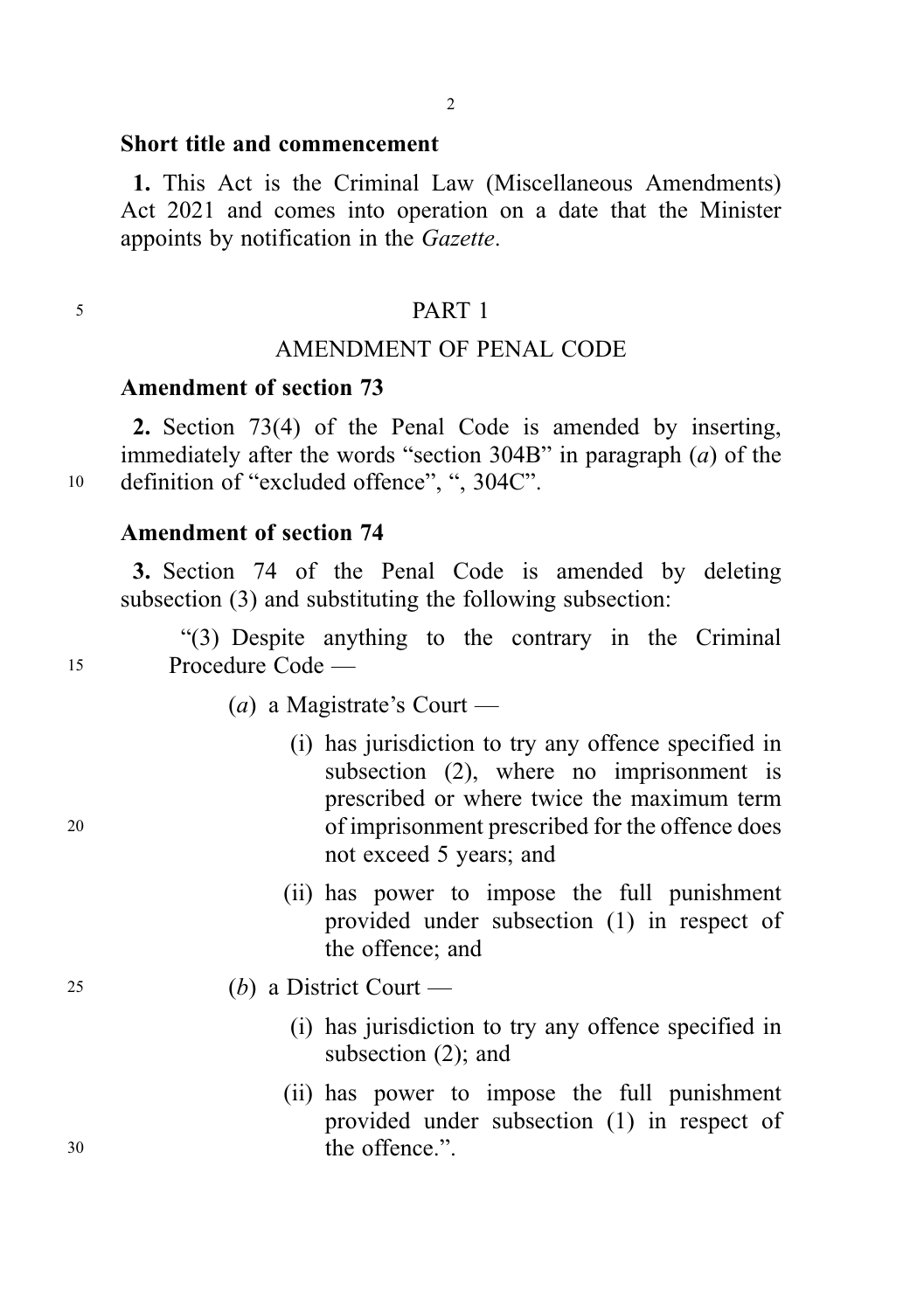### Amendment of section 74A

4. Section 74A(1) of the Penal Code is amended by deleting the words "on or after the date of commencement of the Vulnerable Adults Act 2018".

### Amendment of section 79 <sup>5</sup>

- 5. Section 79 of the Penal Code is amended
	- (a) by deleting subsection (2) and substituting the following subsection:

"(2) To avoid doubt, where a person alleges a mistake of fact or ignorance of a fact that may negate 10 the fault element of the offence that the person is charged with, the prosecution must prove the fault element in order to establish liability under the offence.";

(b) by renumbering the *Explanation* as *Explanation* 1, and by 15 inserting immediately thereafter the following Explanation:

> "Explanation 2.—Where an alleged mistake of fact or ignorance of a fact may negate the fault element of an offence, the accused person does not need to rely on the defence of mistake. 20 The accused person may allege the mistake of fact or ignorance of the fact for the purpose of raising a reasonable doubt that the accused person had the requisite fault element as a result of labouring under the mistake of fact or ignorance of fact. The prosecution must prove the fault element in order to establish 25 liability under the offence."; and

(c) by deleting the words "as he did not intend to dishonestly take the watch out of  $Z$ 's possession" in *illustration* (*f*) and substituting the words "as  $A$  did not possess the requisite fault element of dishonesty when  $A$  took the watch out of  $30$ Z's possession. There is no need for A to rely on a defence under this section".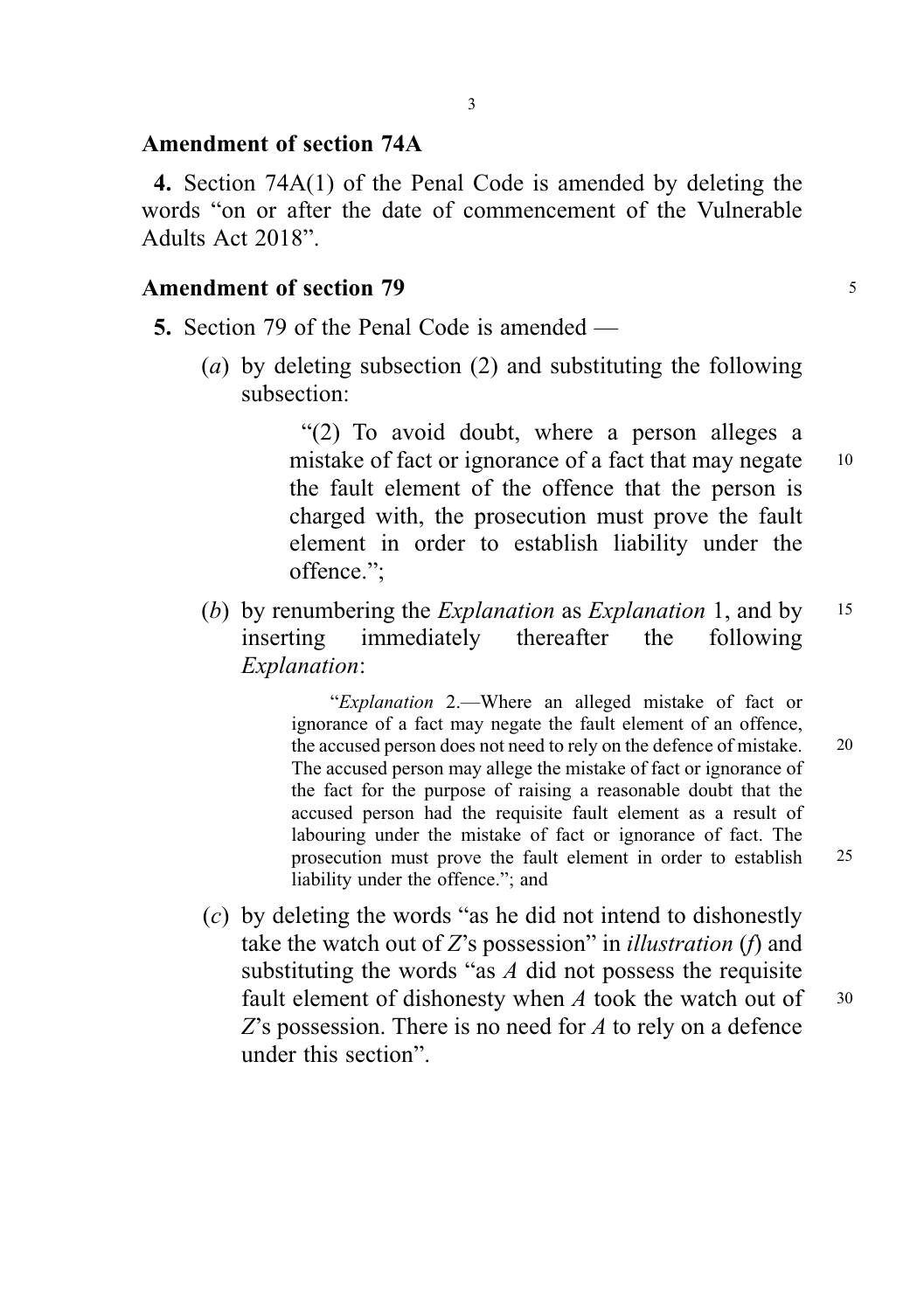#### Amendment of section 79A

6. Section 79A of the Penal Code is amended —

(a) by deleting subsection (2) and substituting the following subsection:

<sup>5</sup> "(2) To avoid doubt, where a person alleges a mistake of law or ignorance of the law that may negate the fault element of the offence that the person is charged with, the prosecution must prove the fault element in order to establish liability under the 10 offence."; and

(b) by deleting the Illustration.

### Amendment of section 80

7. Section 80 of the Penal Code is amended by deleting subsection (2) (excluding the Explanation) and substituting the <sup>15</sup> following subsection:

" $(2)$  To avoid doubt, where —

- (a) a person alleges any act is done by accident or misfortune in the doing of a lawful act in a lawful manner, by lawful means, and with proper care and <sup>20</sup> caution; and
	- (b) the doing of the act allegedly by accident or misfortune may negate the fault element of the offence that the person is charged with,

the prosecution must prove the fault element in order to establish <sup>25</sup> liability under the offence.".

### Amendment of section 84

8. Section 84 of the Penal Code is amended —

(a) by deleting the words "(whether wrong by the ordinary standards of reasonable and honest persons or wrong as  $30$  contrary to law)" in paragraph (b); and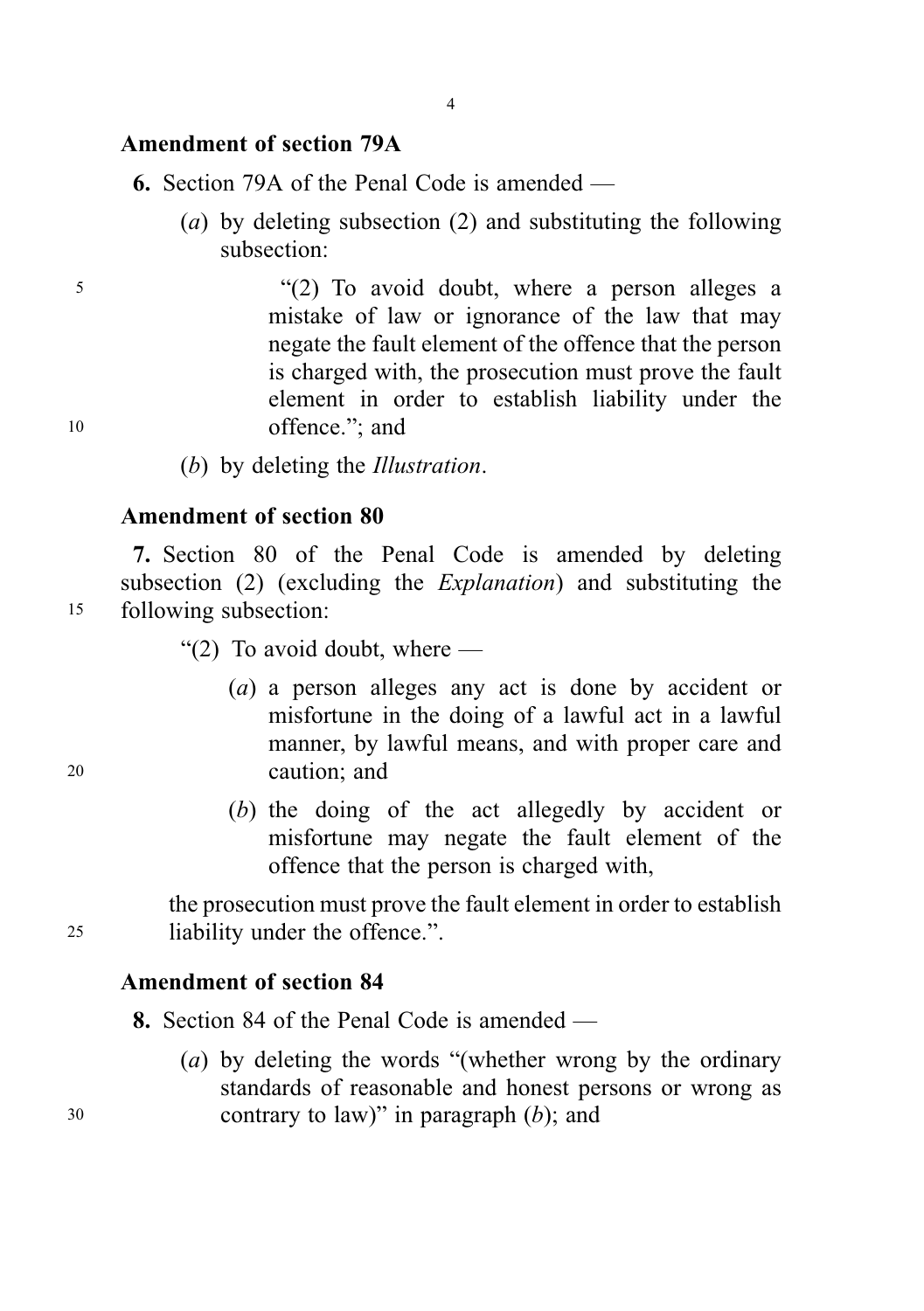(b) by renumbering the section as subsection (1) of that section, and by inserting immediately thereafter the following subsection (before the *Illustration*):

> "(2) Subsection  $(1)(b)$  applies only if the person is incapable of knowing that his  $\arct{a}$  act  $\frac{1}{5}$

- (a) is wrong by the ordinary standards of reasonable and honest persons; and
- (b) is wrong as contrary to law.".

### Amendment of section 85

- 9. Section 85 of the Penal Code is amended 10
	- (a) by deleting the words "(whether wrong by the ordinary standards of reasonable and honest persons or wrong as contrary to law)" in subsection  $(2)(b)$ ; and
	- (b) by inserting, immediately after subsection (2), the following subsection: 15

"(2A) Subsection  $(2)(b)$  only applies if the person charged, at the time of the act or omission complained of, did not know that the act or omission —

- (a) was wrong by the ordinary standards of reasonable and honest persons; and 20
- (b) was wrong as contrary to law.".

### Repeal and re-enactment of section 115

10. Section 115 of the Penal Code is repealed and the following section and *Illustration* substituted therefor:

# "Abetment of offence punishable with death or 25 imprisonment for life

115. Whoever abets the commission of an offence punishable with death or imprisonment for life, shall, if that offence is not committed in consequence of the abetment, and no express provision is made by this Code or by any other written law for <sup>30</sup> the punishment of such abetment, be punished with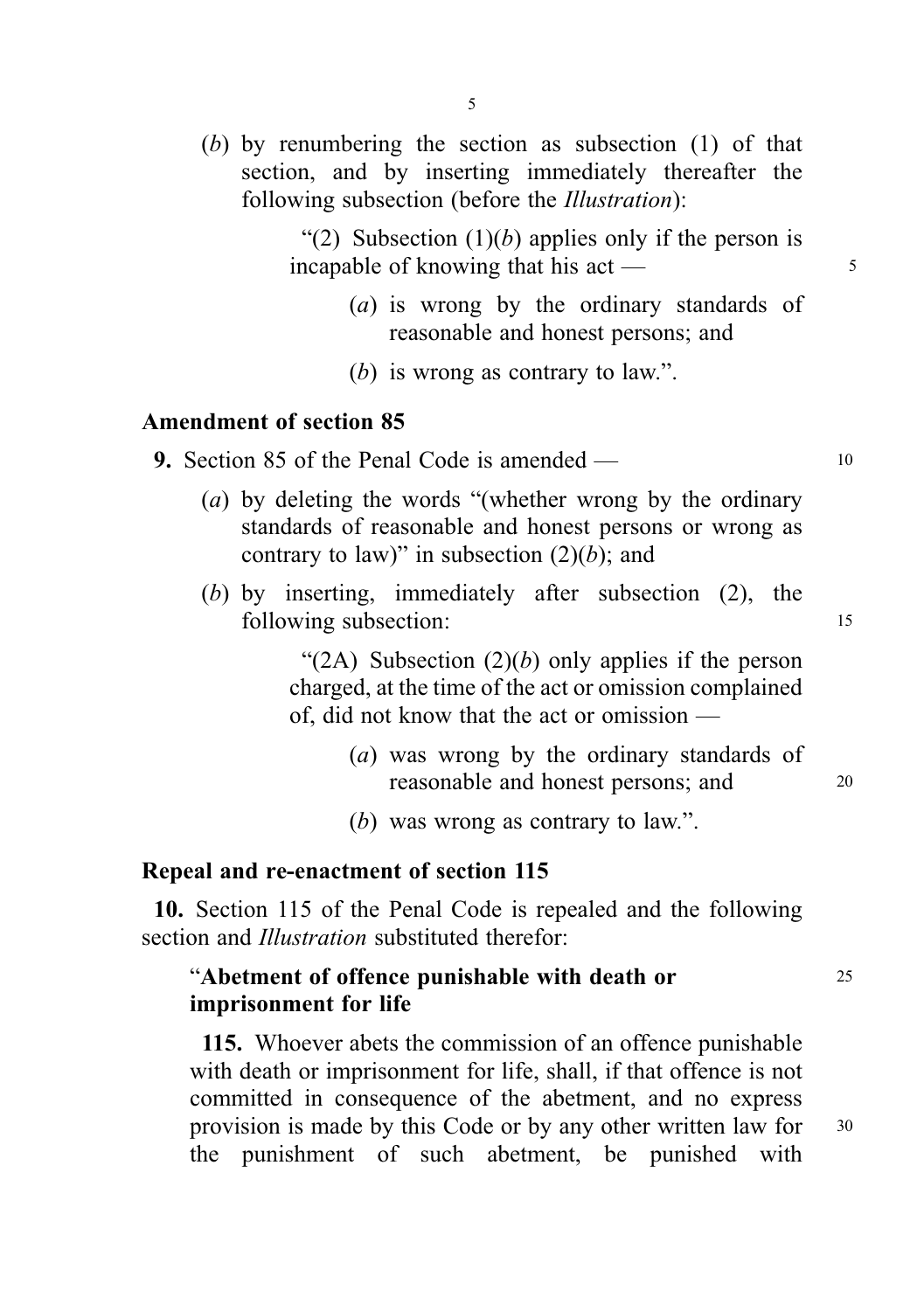imprisonment for a term that may extend to 20 years, and shall also be liable to fine or to caning.

#### Illustration

A instigates  $B$  to murder  $Z$ . The offence is not committed. If  $B$  had 5 murdered Z, B would have been subject to the punishment of death. Therefore, A shall be punished with imprisonment for a term that may extend to 20 years, and shall also be liable to fine or to caning.".

### Amendment of section 153

11. Section 153 of the Penal Code is amended —

- <sup>10</sup> (a) by deleting the words "malignantly or wantonly" and substituting the words "intentionally or rashly"; and
	- (b) by deleting the word "Wantonly" in the section heading and substituting the words "Intentionally or rashly".

# Amendment of section 182

| 12. Section 182 of the Penal Code is amended $-$<br>15 |  |
|--------------------------------------------------------|--|
|--------------------------------------------------------|--|

- (a) by inserting, immediately after the words "ought not to", the words ", or would not,"; and
- (b) by inserting, immediately after *illustration* (c), the following illustration:

20  $\frac{d}{d}$  A informs a policeman that A does not know the identity of the suspect of a criminal offence, knowing such information to be false, and knowing it to be likely that in consequence of this information, the policeman will expend additional time and resources to identify the suspect which will not be so expended 25 if A had informed the policeman that A knew the identity of the suspect. A has committed an offence under this section.".

#### Amendment of section 186

13. Section 186 of the Penal Code is amended —

- (a) by deleting the words "3 months" in paragraph  $(a)$  and <sup>30</sup> substituting the words "6 months"; and
	- (b) by renumbering the section as subsection (1) of that section, and by inserting immediately thereafter the following subsection and Illustration: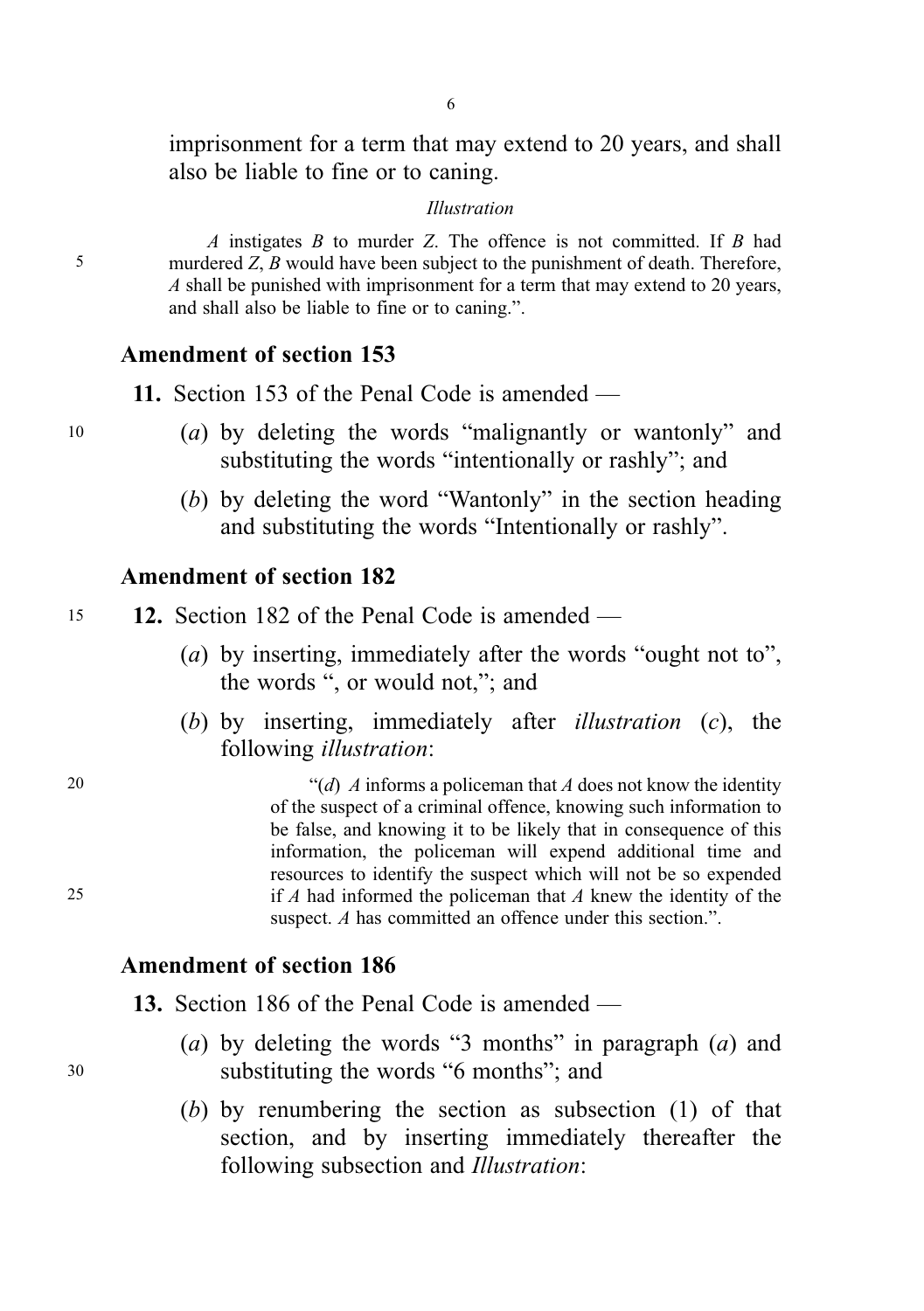"(2) For the purposes of this section, an obstruction may be caused other than by the use of physical means or threatening language by a person against a public servant.

#### Illustration 5

A group of paramedics from the Singapore Civil Defence Force intends to take the lift to the 30th storey of a block of flats to reach a person suffering from a heart attack. A decides to play a prank on the paramedics by telling them that the lift has broken down, knowing this to be false. The paramedics took the stairs 10 because of what A told them and reached the person 15 minutes later than if they had taken the lift. A has voluntarily obstructed the paramedics in the discharge of their public function.".

### Amendment of section 219

14. Section 219 of the Penal Code is amended by deleting the word 15 "maliciously" and substituting the words "with intent to cause injury to any person,".

### Repeal and re-enactment of section 220

15. Section 220 of the Penal Code is repealed and the following section substituted therefor: 20

# "Commitment for trial or confinement by person having authority who knows he is acting contrary to law

220.—(1) Whoever, being in an office that gives him legal authority to commit persons for trial or to confinement, or to keep persons in confinement — 25

- (a) corruptly or with intent to cause injury to any person, commits the person or any other person for trial or to confinement, or keeps the person or any other person in confinement, in the exercise of that authority; and
- (b) knowing that in doing so he is acting contrary to law,  $30$

shall be guilty of an offence.

(2) Any person convicted of an offence under subsection (1) shall be punished with imprisonment for a term that may extend to 7 years, or with fine, or with both.".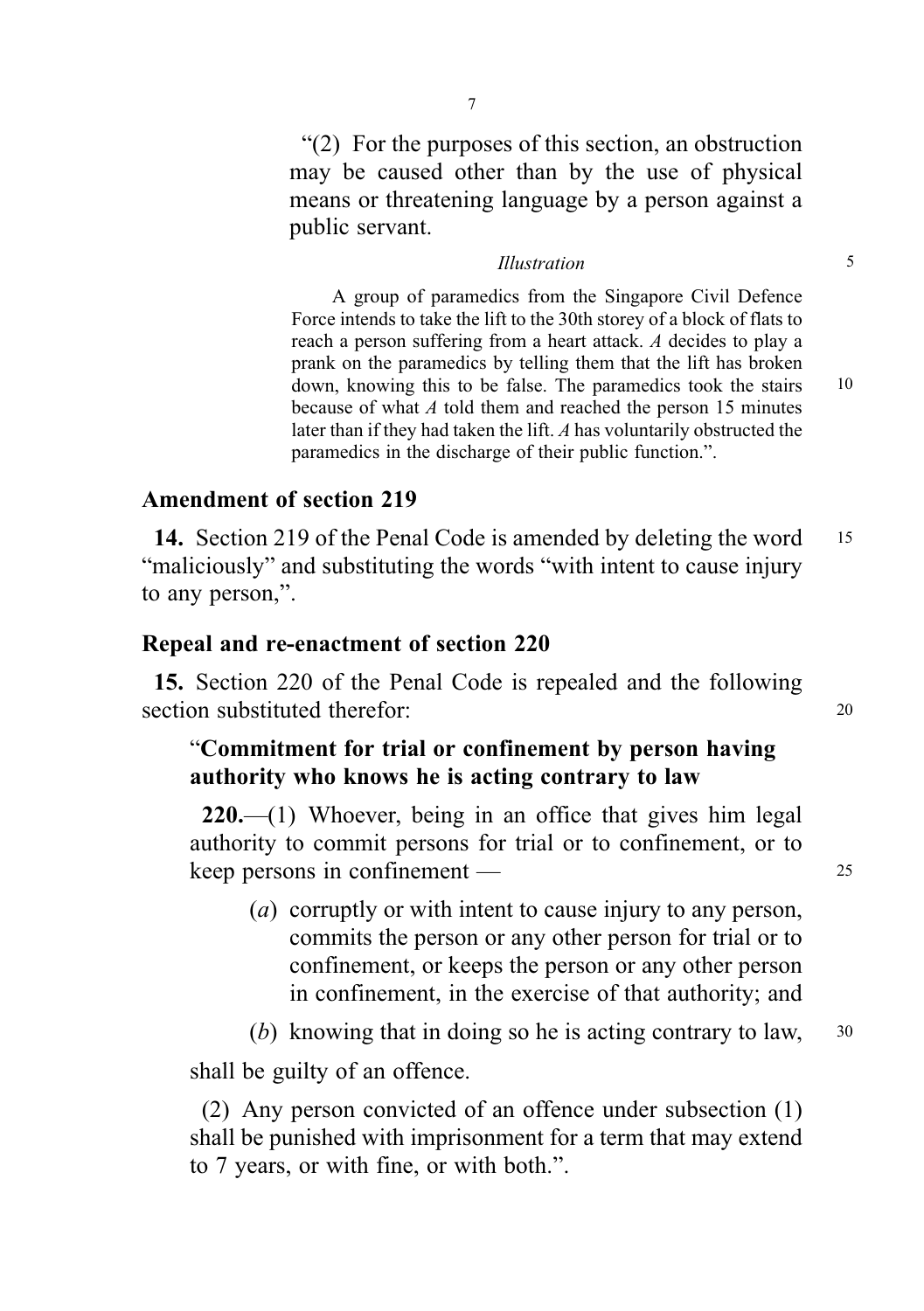# Amendment of section 270

16. Section 270 of the Penal Code is amended —

- (a) by deleting the word "malignantly" and substituting the words "intentionally or rashly"; and
- <sup>5</sup> (b) by deleting the word "Malignant" in the section heading and substituting the words "Intentional or rash".

### Amendment of section 300

17. Section 300 of the Penal Code is amended —

- (a) by deleting the words "(whether wrong by the ordinary <sup>10</sup> standards of reasonable and honest persons or wrong as contrary to law)" in paragraph  $(a)(ii)$  of *Exception* 7; and
	- (b) by inserting, at the end of Exception 7, the following paragraph:

"Paragraph  $(a)$ (ii) of the above exception applies only if, at 15 the time of the acts or omissions causing the death concerned, there was a substantial impairment of the offender's capacity to know that the acts or omissions —

- (a) are wrong by the ordinary standards of reasonable and honest persons; and
- 20  $(b)$  are wrong as contrary to law.".

### Amendment of section 311

18. Section 311 of the Penal Code is amended by deleting the words "he is" and substituting the words "she is".

### Amendment of section 335

<sup>25</sup> 19. Section 335 of the Penal Code is amended by inserting, immediately after the words "Sections 334" in the Explanation, ", 334A".

# Amendment of section 352

20. Section 352 of the Penal Code is amended by deleting the words <sup>30</sup> "if the provocation is given by anything done in obedience to the law" in the Explanation and substituting the words "if the offender knows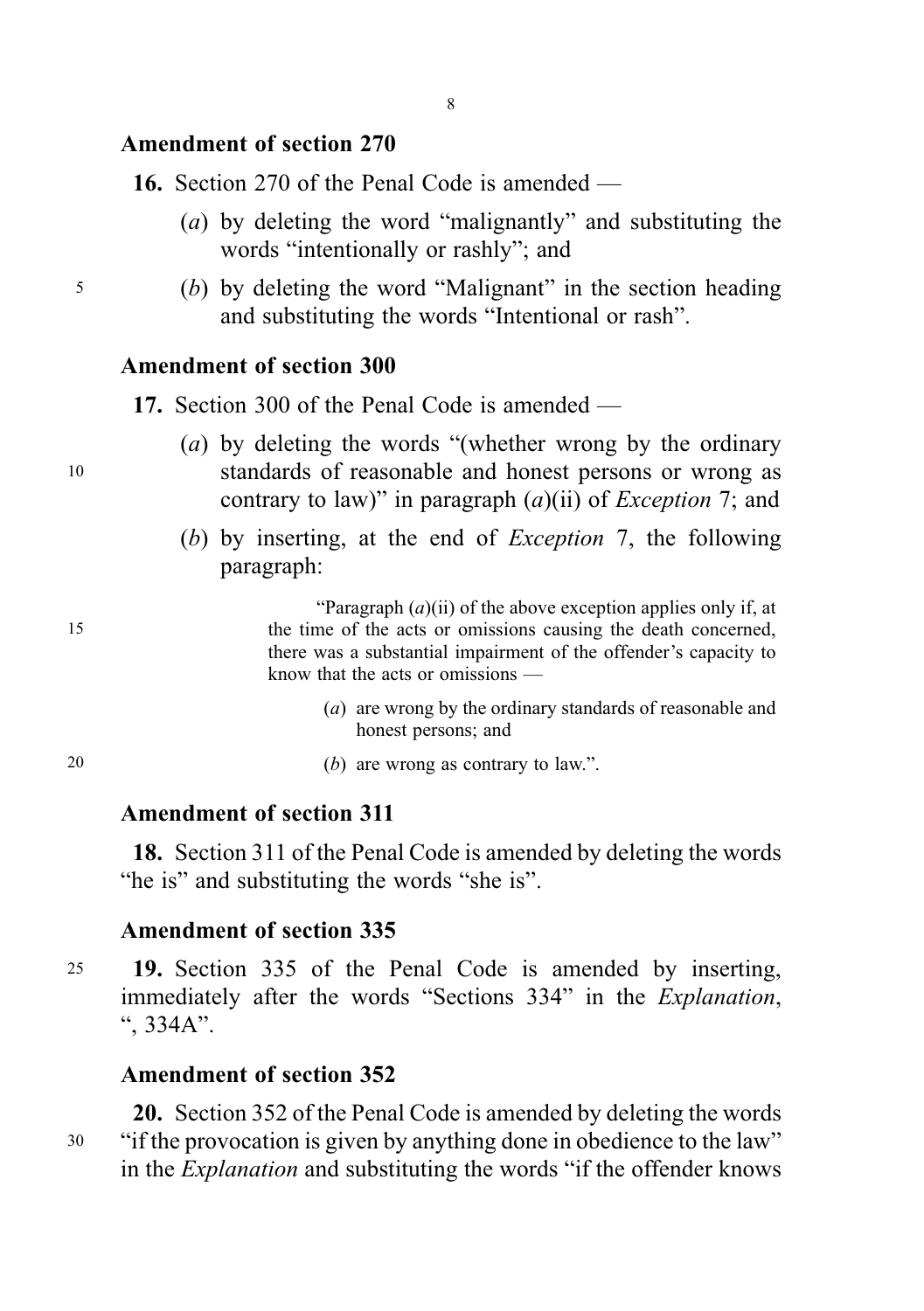9

or has reason to believe that the provocation is given by anything done in obedience to the law".

### Amendment of section 354

21. Section 354(1) of the Penal Code is amended by deleting the words "2 years" and substituting the words "3 years".

### Amendment of section 355

22. Section 355 of the Penal Code is amended by inserting, at the end of the section, the following Explanation:

"Explanation.—This section is subject to the same explanation as section  $352$ .".

### Amendment of section 376

- 23. Section 376 of the Penal Code is amended
	- (a) by deleting subsection  $(1)$ :
	- (b) by deleting the words "(1) or" wherever they appear in subsections (4) and (5); 15
	- (c) by deleting the word "man" in subsection (6) and substituting the word "person"; and
	- (d) by deleting the word "he" wherever it appears in subsection (6) and substituting in each case the words "the person". 20

# Amendment of section 376E

- 24. Section 376E(2) of the Penal Code is amended
	- (a) by deleting the words "section 355," in paragraph  $(a)$  and substituting the words "section 354, 354A, 355,"; and
	- (b) by deleting "377(3)," in paragraph (a) and substituting the 25 words "377(1)(e), (f), (g) or  $(h)$ ,".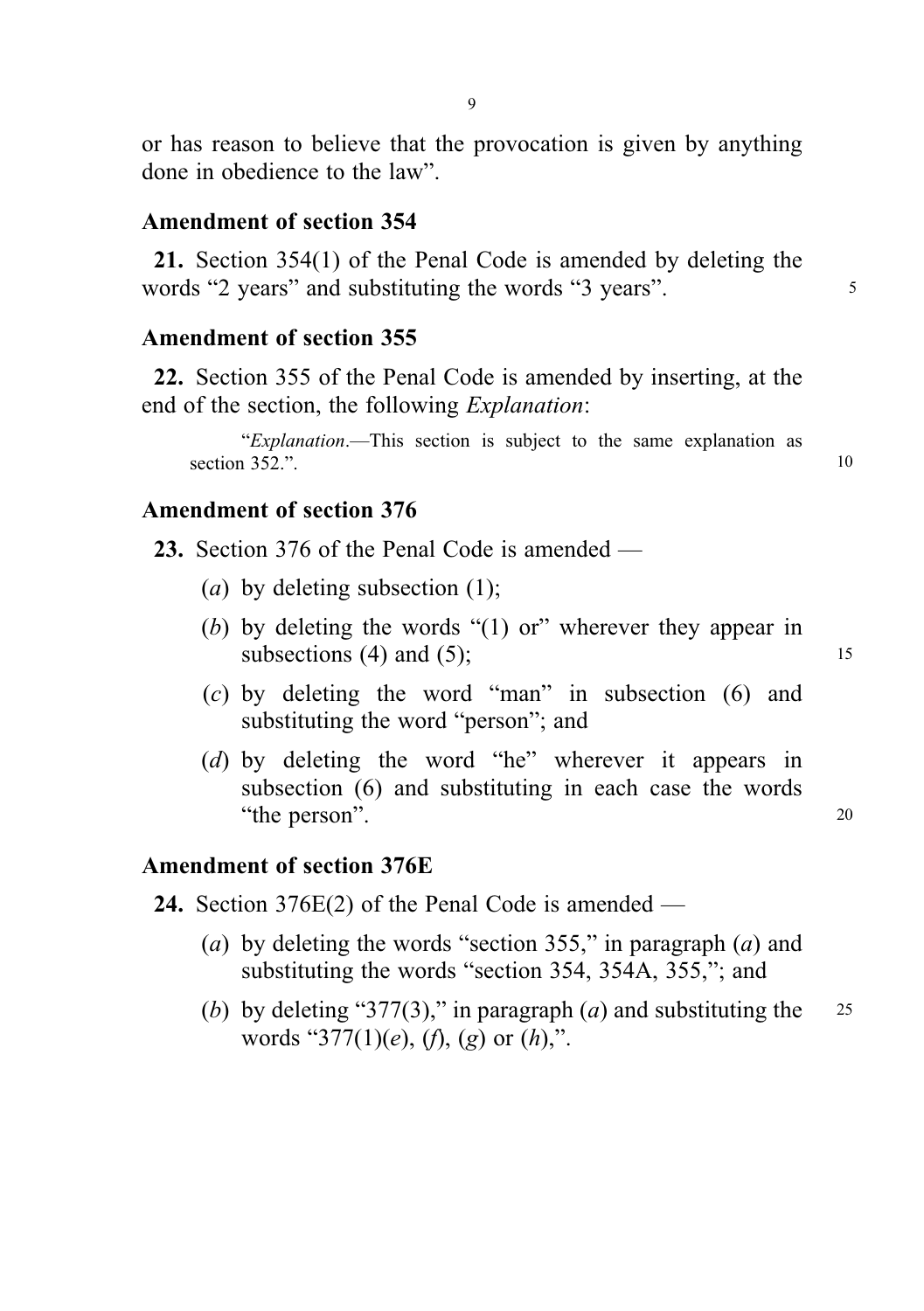# Amendment of section 376EA

25. Section 376EA(2) of the Penal Code is amended —

- (a) by deleting "377(3)," in paragraph (a) and substituting the words "377(1)(e), (f), (g) or (h),";
- $5$  (b) by deleting the word "or" at the end of paragraph (a); and
	- $(c)$  by deleting the full-stop at the end of paragraph  $(b)$  and substituting the word "; or", and by inserting immediately thereafter the following paragraph:

" $(c)$  section 7 of the Children and Young" <sup>10</sup> Persons Act.".

### Amendment of section 376ED

26. Section 376ED(3) of the Penal Code is amended by deleting the words "one year" in paragraph  $(b)$  and substituting the words "2 years".

<sup>15</sup> Amendment of section 376EE

27. Section 376EE(3) of the Penal Code is amended by deleting the words "one year" and substituting the words "2 years".

#### Amendment of section 376H

28. Section  $376H(1)$  of the Penal Code is amended —

- 
- 20 (a) by deleting paragraph  $(a)$  and substituting the following paragraph:
	- "(*a*) *A* intentionally touches another person  $(B)$ or intentionally incites  $B$  to —
		- (i) touch A or the bodily fluids of  $A$ ;
- $25$  (ii) touch  $B$ ;
	- (iii) touch another person  $(C)$  or the bodily fluids of C; or
	- (iv) be touched by  $C$ ;"; and
- (b) by deleting sub-paragraph (ii) of paragraph  $(d)$  and <sup>30</sup> substituting the following sub-paragraph: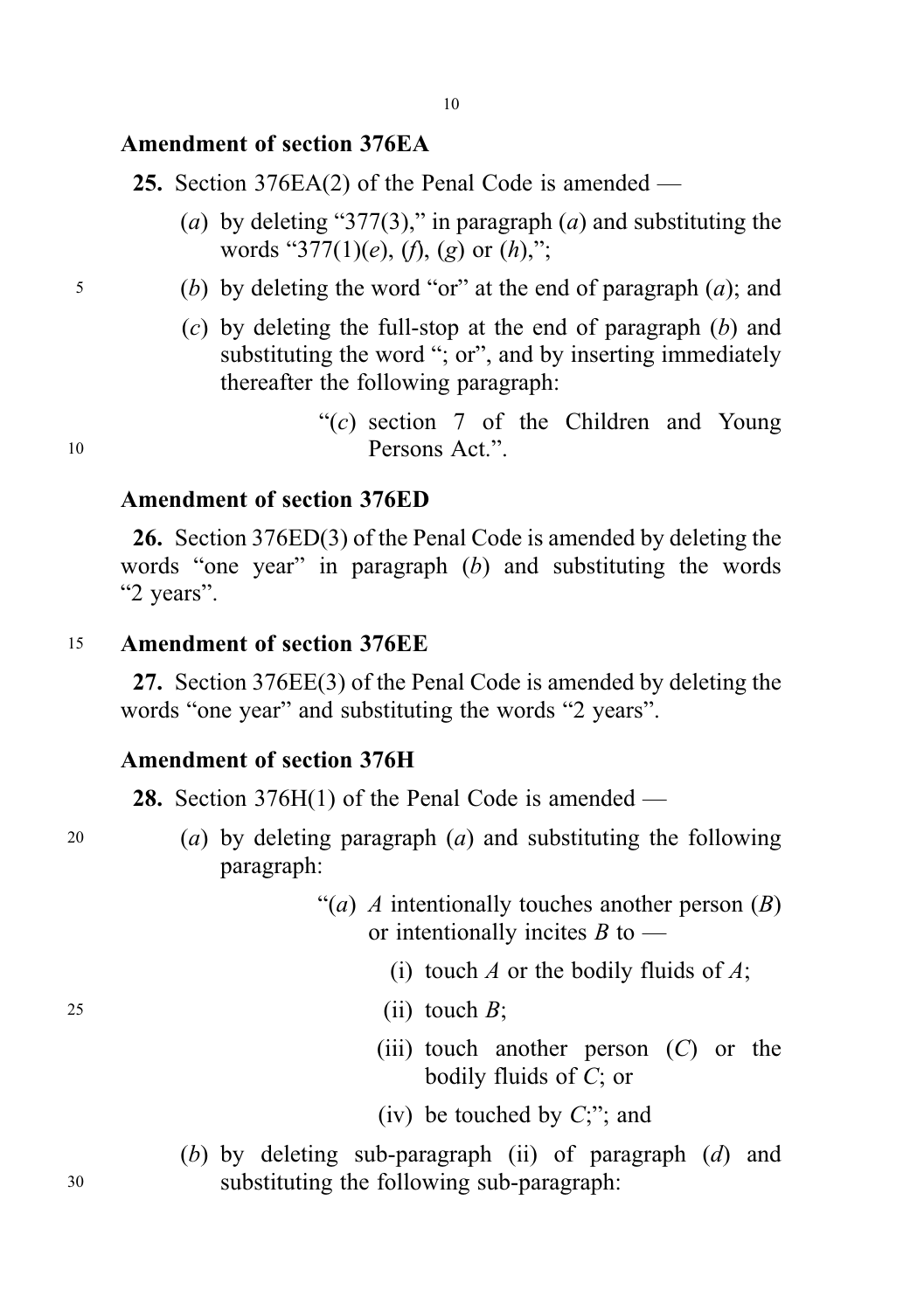"(ii) the risk of  $B$  contracting a sexually transmitted disease from the touching; and".

# Repeal and re-enactment of section 377

29. Section 377 of the Penal Code is repealed and the following 5 section substituted therefor:

#### "Sexual penetration, etc., of a corpse

377.—(1) A person  $(A)$  who —

- (a) penetrates, with  $A$ 's penis, the vagina, anus or mouth of a human corpse; 10
- (b) sexually penetrates, with a part of A's body (other than  $A$ 's penis, if  $A$  is a man) or anything else, the vagina or anus of a human corpse;
- (c) causes  $A$ 's vagina, anus or mouth to be penetrated by the penis of a human corpse; 15
- (d) causes  $A$ 's vagina or anus to be sexually penetrated by a part of a human corpse (other than the penis, if the human corpse is that of a deceased man);
- (e) causes a person  $(B)$  to penetrate, with B's penis (if B is a man), the vagina, anus or mouth of a human corpse, <sup>20</sup> without  $B$ 's consent;
- (f) causes B to sexually penetrate, with a part of B's body (other than  $B$ 's penis, if  $B$  is a man) or anything else, the vagina or anus of a human corpse, without  $B$ 's consent; 25
- $(g)$  causes B's vagina, anus or mouth to be penetrated by the penis of a human corpse, without  $B$ 's consent; or
- (*h*) causes *B*'s vagina or anus to be sexually penetrated by a part of a human corpse (other than the penis, if the human corpse is that of a deceased man), without  $B$ 's  $30$ consent,

shall be guilty of an offence.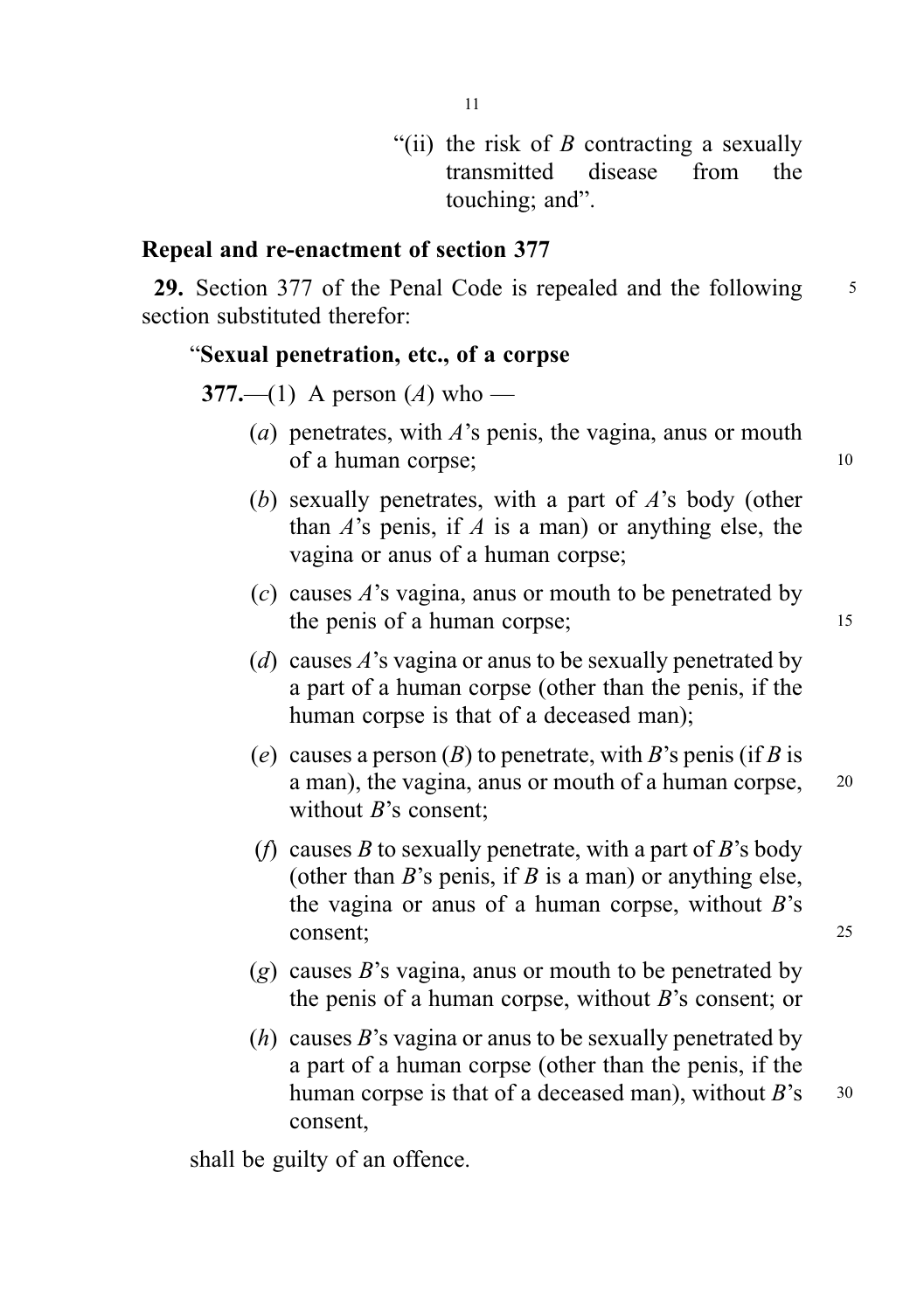(2) A person who is guilty of an offence under subsection  $(1)(a)$ ,  $(b)$ ,  $(c)$  or  $(d)$  shall be punished with imprisonment for a term that may extend to 5 years, or with fine, or with both.

<sup>5</sup> (3) A person who is guilty of an offence under subsection (1)(e), (f), (g) or (h) shall be punished with imprisonment for a term that may extend to 20 years, and shall also be liable to fine or to caning.".

### Amendment of section 377BB

<sup>10</sup> 30. Section 377BB of the Penal Code is amended by deleting the word "genitals" wherever it appears in subsections  $(4)(a)$ ,  $(5)(a)$  and (9) and substituting in each case the words "genital region".

### Amendment of section 377BL

31. Section 377BL(6) of the Penal Code is amended —

- 15 (a) by deleting the words "the genital or anal region of  $B$ " in paragraph  $(b)$  and substituting the words "the genital region or buttocks (whether exposed or covered) of B, where the depiction is sexual and"; and
- (b) by deleting the words "the breasts of B if B is female," in <sup>20</sup> paragraph (c) and substituting the words "the breasts (whether exposed or covered) of  $B$  if  $B$  is female, where the depiction is sexual and".

# Amendment of section 377BM

32. Section 377BM(2) of the Penal Code is amended by deleting 25 the words "without malice" in paragraph  $(a)$  and substituting the words "without intent to cause injury to the person  $(B)$  mentioned in section  $377BB(1)$ , (2), (3), (4) or (5),  $377BC(1)$  or (2) or  $377BE(1)$  or the person depicted in the intimate image or recording mentioned in section  $377BD(1)(b)$ ,".

# <sup>30</sup> Amendment of section 377BN

33. Section 377BN(2) of the Penal Code is amended by deleting the words "without malice" in paragraph  $(a)$  and substituting the words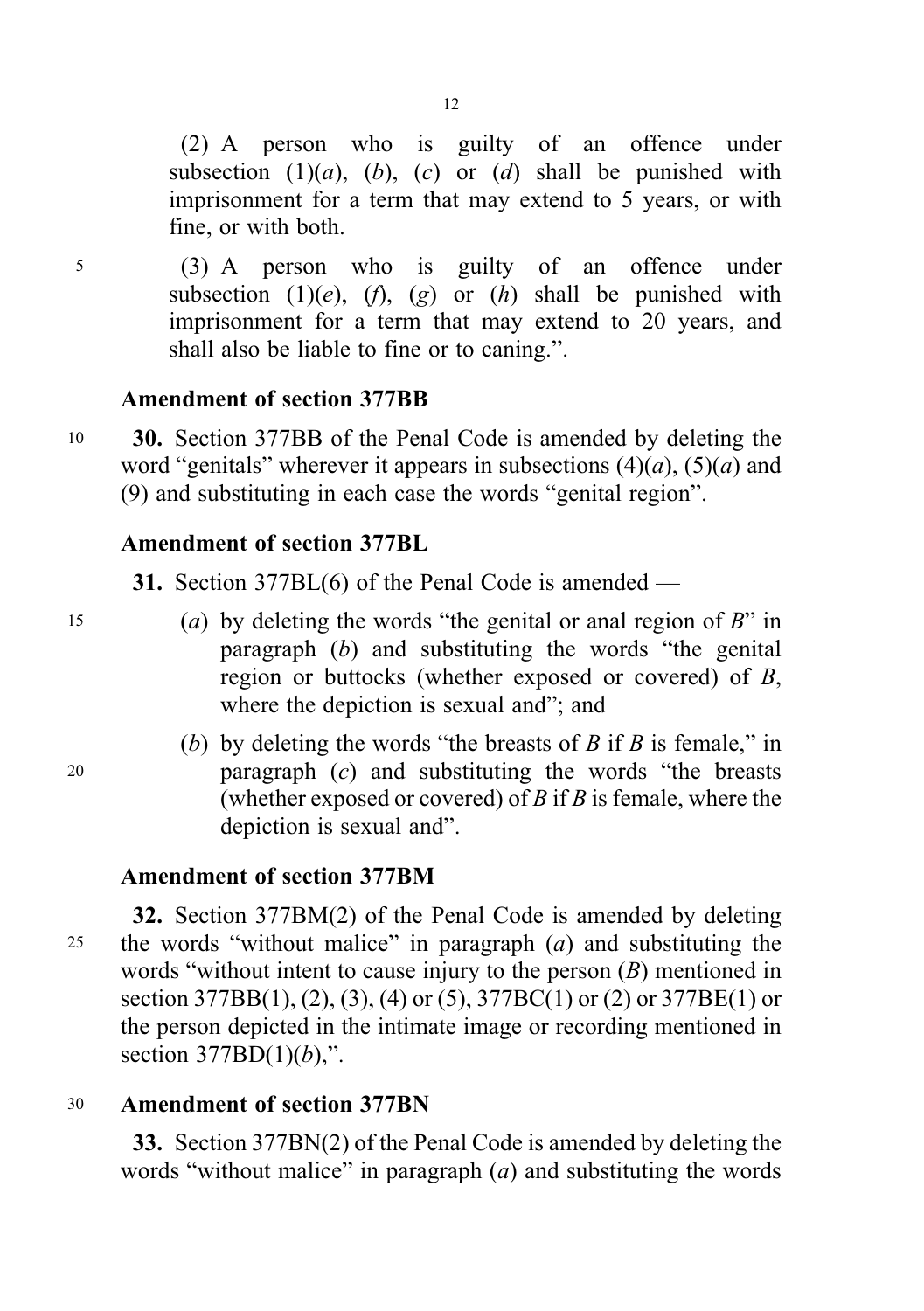"without intent to cause injury to the person depicted in the child abuse material".

### Amendment of section 377C

34. Section 377C of the Penal Code is amended —

- (a) by inserting, immediately after the word "In" in  $5$ subsection (1), the words "this section and in":
- (b) by inserting, immediately before the definition of "child abuse material" in subsection (1), the following definition:

" "buttocks", in relation to a person, includes the anal region of the person;"; 10

- (c) by deleting the words "the genital or anal region" in paragraph (b) of the definition of "child abuse material" in subsection (1) and substituting the words "the genital region or buttocks (whether exposed or covered)";
- (d) by inserting, immediately after the words "16 years of age"  $15$ in paragraphs  $(b)$  and  $(c)$  of the definition of "child abuse" material" in subsection (1), the words ", where the depiction is sexual and";
- (e) by inserting, immediately after the words "the breasts" in paragraph  $(c)$  of the definition of "child abuse material" in 20 subsection (1), the words "(whether exposed or covered)"; and
- (f) by deleting the word "genitals" in subsection  $(3)(f)(i)$  and substituting the words "genital region".

#### Amendment of section 378 25

35. Section 378 of the Penal Code is amended by deleting the words "the keeper of a warehouse" in *illustration*  $(e)$  and substituting the words "the owner or operator of a warehouse".

### Amendment of section 405

36. Section 405 of the Penal Code is amended by deleting the word <sup>30</sup> "warehouse-keeper" in *illustration* (b) and substituting the words "warehouse owner or warehouse operator".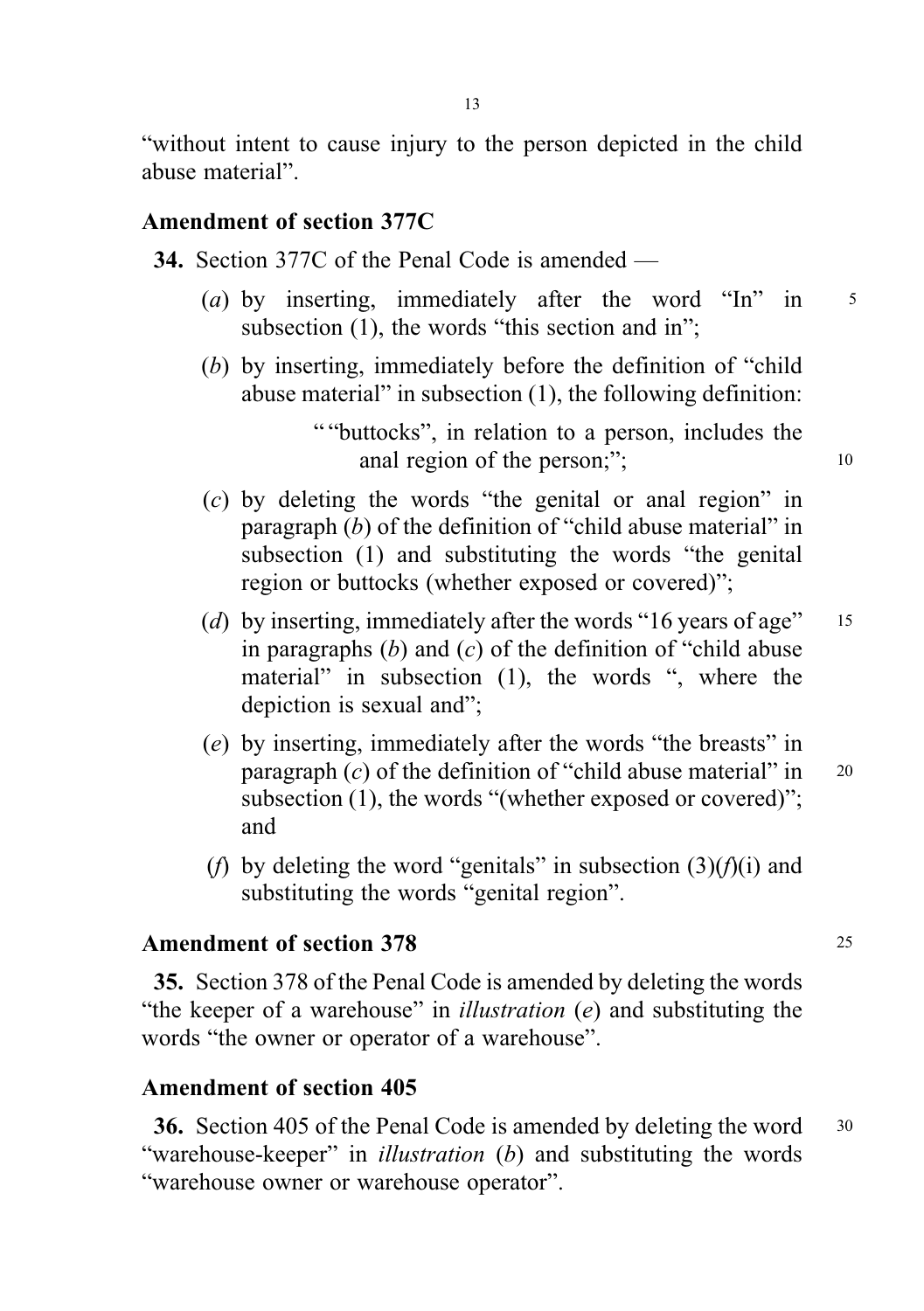### Amendment of section 477A

37. Section 477A of the Penal Code is amended by deleting the word "account" in Explanation 2 and substituting the word "accounts".

### <sup>5</sup> Miscellaneous amendments

38. The Penal Code is amended —

- (a) by deleting the words "section  $376(1)$  or  $(2)$ " in section  $102(d)$  and substituting the words "section 376(2)";
- (b) by deleting the words " $376(1)(a)$ ,  $376(1)(b)$  read with 10 section 376(4)," in section 376A(1A);
	- (c) by deleting the words "376(1)(*a*) or (2)" in section 376G(4) and substituting "376(2)"; and
- (d) by inserting, immediately after "376(1)" in section  $377D(3)(a)$ , the words "as in force before its 15 deletion by section  $23(a)$  of the Criminal Law (Miscellaneous Amendments) Act 2021".

# PART 2

### AMENDMENTS TO OTHER ACTS

### Amendment of Animals and Birds Act

<sup>20</sup> 39. Section 42(1) of the Animals and Birds Act is amended by deleting the word "wantonly" in paragraph  $(d)$  and substituting the word "rashly".

### Amendment of Children and Young Persons Act

40. Section 7 (Sexual exploitation of child or young person) of the <sup>25</sup> Children and Young Persons Act is amended —

- (a) by deleting the word "or" at the end of subsection  $(12)(a)$ ; and
- (b) by deleting paragraph (b) of subsection (12) and substituting the following paragraphs: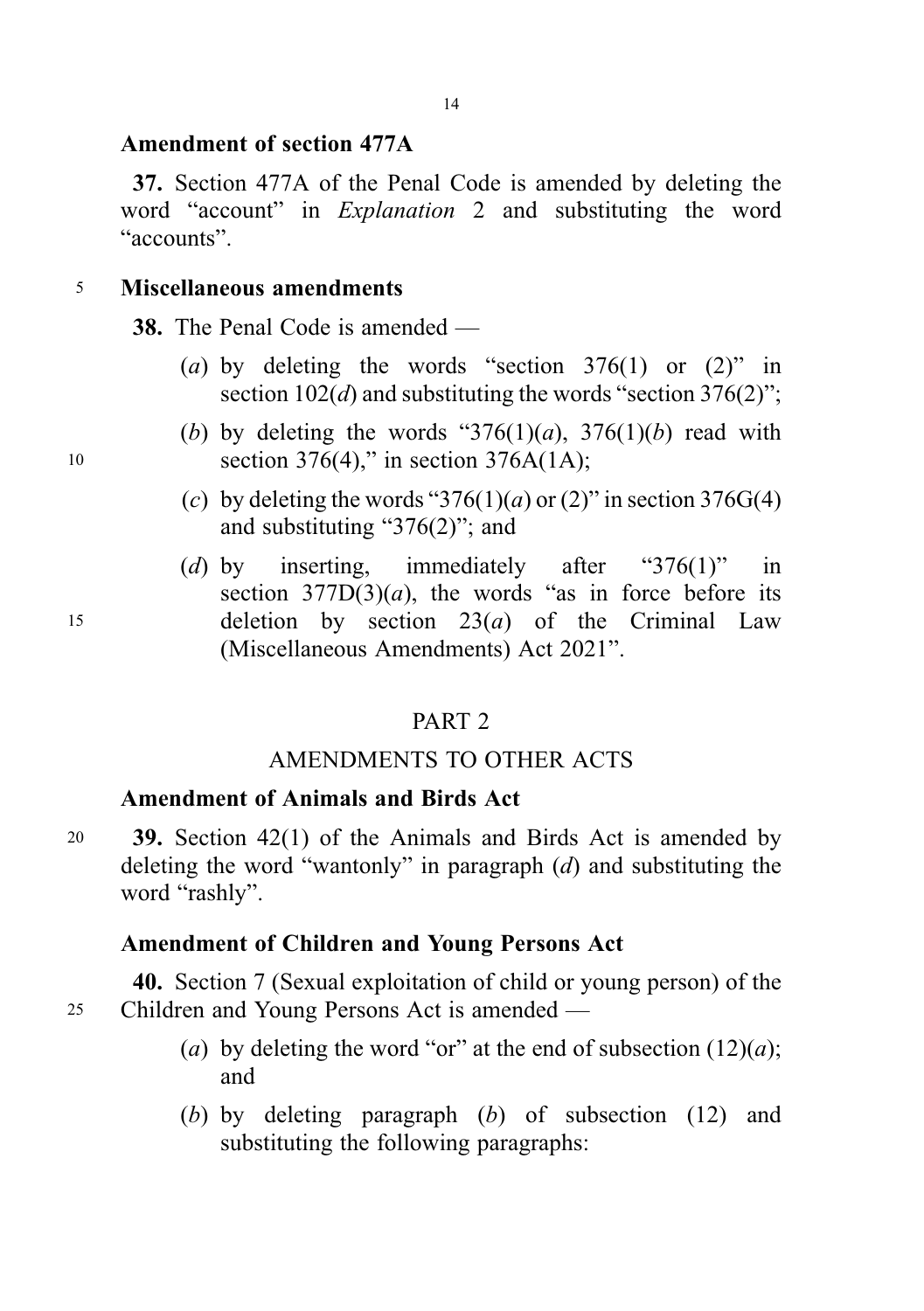- " $(b)$  an offence under the repealed section 7 of the Children and Young Persons Act (Cap. 38, 2001 Ed.) as in force between 20 July 2011 and 30 June 2020 (both dates inclusive); 5
	- (c) an offence under the repealed section 7 of the Children and Young Persons Act (Cap. 38, 2001 Ed.) as in force between 1 February 2008 and 19 July 2011 (both dates inclusive): 10
	- (d) an offence under the repealed section 7 of the Children and Young Persons Act (Cap. 38, 2001 Ed.) as in force between 31 December 2001 and 31 January 2008 (both dates inclusive); 15
	- (e) an offence under the repealed section 6 of the Children and Young Persons Act (Cap. 38, 1994 Ed.) as in force between 15 March 1994 and 30 December 2001 (both dates inclusive); or 20
	- (f) an offence under the repealed section 6 of the Children and Young Persons Act 1993 (Act 1 of 1993) as in force between 21 March 1993 and 14 March 1994 (both dates inclusive),".

### Amendment of Criminal Procedure Code

41. The First Schedule to the Criminal Procedure Code is amended —

- (a) by deleting the words "15 years" under the sixth column in the first item relating to section 115 and substituting the <sup>30</sup> words "20 years":
	-
- (b) by deleting the second item relating to section 115;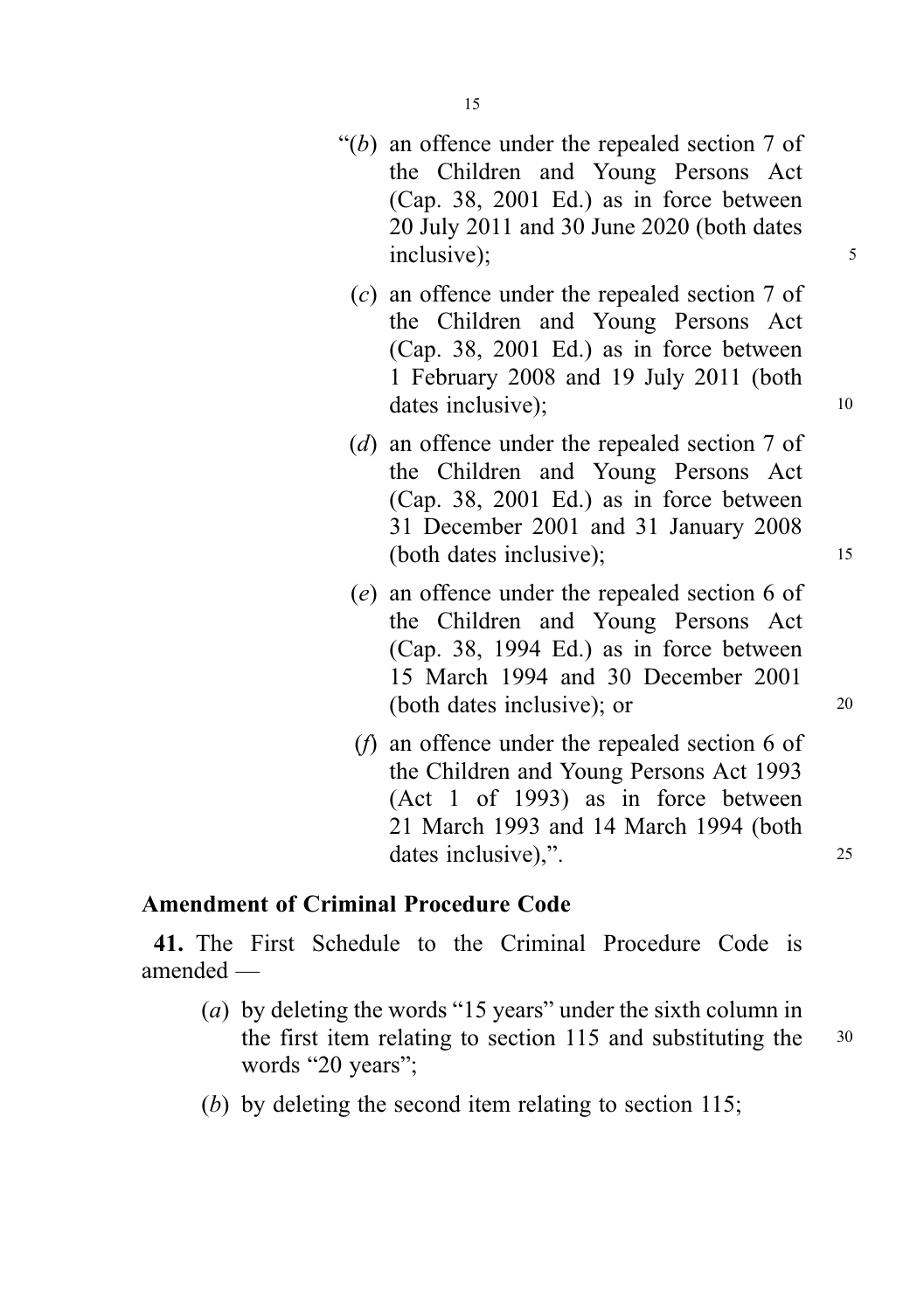- (c) by deleting the word "Wantonly" under the second column in the item relating to section 153 and substituting the words "Intentionally or rashly";
- (d) by deleting the words "3 months" under the sixth column <sup>5</sup> in the item relating to section 186 and substituting the words "6 months":
	- (e) by deleting the word "Malignantly" under the second column in the item relating to section 270 and substituting the words "Intentionally or rashly";
- <sup>10</sup> (f) by deleting the words "2 years" under the sixth column in the item relating to section 354(1) and substituting the words "3 years":
- (g) by deleting the words "one year" under the sixth column in the items relating to sections  $376ED(1)$ ,  $376ED(2)$ , <sup>15</sup> 376EE(1) and 376EE(2) and substituting in each case the words "2 years"; and
	- (*h*) by deleting the items relating to sections  $377(2)$  and  $377(4)$ and substituting the following items:

| 66  <br>377(2) | Penile or sexual<br>penetration of a<br>corpse, etc.                                                                              | May arrest<br>without<br>warrant | Warrant | Bailable         | Imprisonment<br>for 5 years, or<br>fine, or both       | Magistrate's<br>Court or<br>District Court |
|----------------|-----------------------------------------------------------------------------------------------------------------------------------|----------------------------------|---------|------------------|--------------------------------------------------------|--------------------------------------------|
| 377(3)         | Causing another<br>person to carry out<br>penile or sexual<br>penetration of a<br>corpse without the<br>person's consent,<br>etc. | May arrest<br>without<br>warrant | Warrant | Not.<br>bailable | Imprisonment<br>for 20 years,<br>and fine or<br>caning |                                            |

# Amendment of Registration of Criminals Act

30 42. Part 1A of the First Schedule to the Registration of Criminals Act is amended by deleting the words "Sexual penetration of corpse." in the second column of the item relating to "Section 377" and substituting the words "Sexual penetration, etc., of a corpse.".

- 20
- 25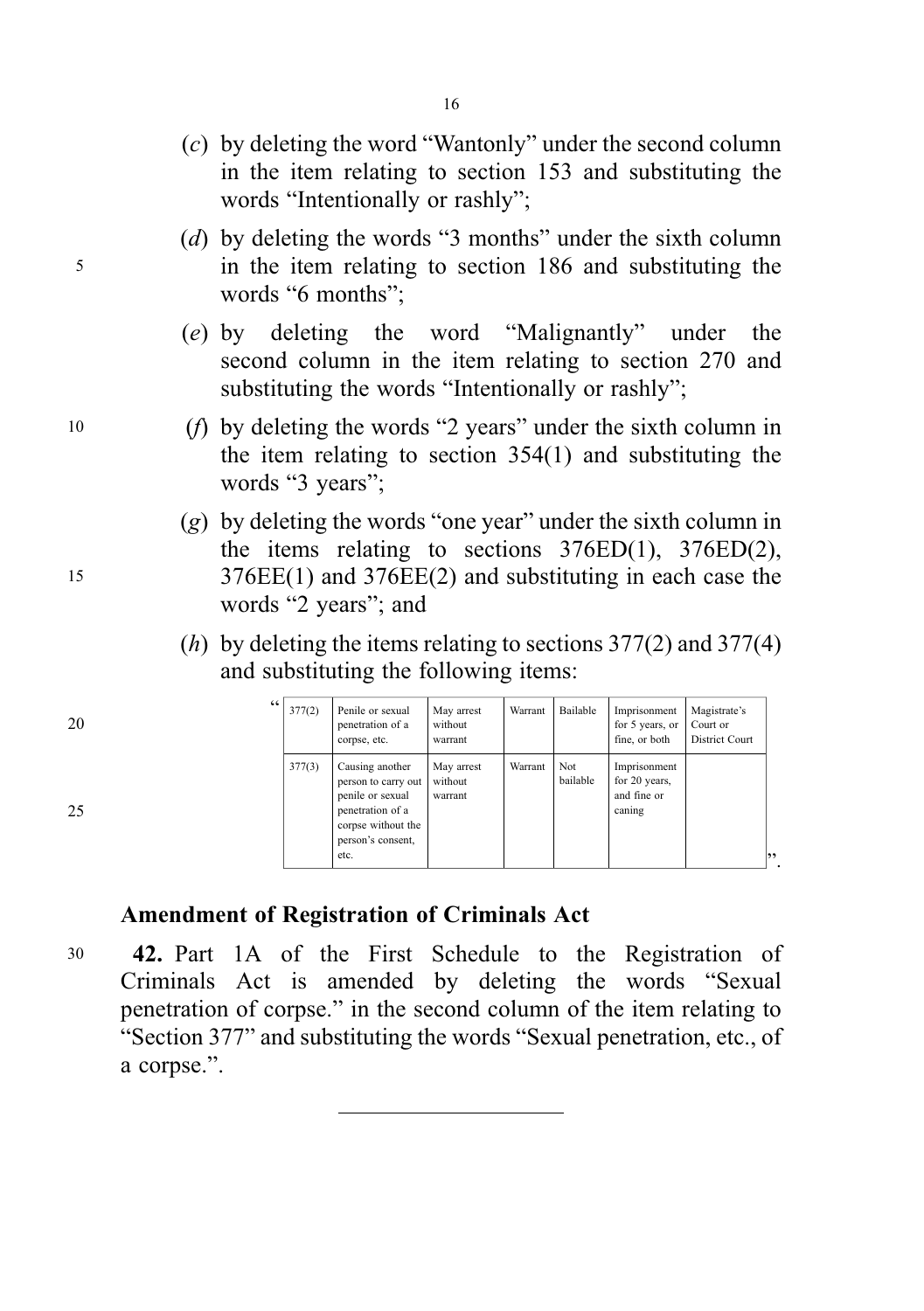This Bill seeks to amend the Penal Code to update the criminal offences, enhance the punishment for sexual offences and clarify the application of certain provisions.

The Bill also amends the Animals and Birds Act, the Children and Young Persons Act, the Criminal Procedure Code and the Registration of Criminals Act.

Clause 1 relates to the short title and commencement.

#### PART 1

#### AMENDMENT OF PENAL CODE

Part 1 (clauses 2 to 38) amends the Penal Code.

Clause 2 amends section 73(4) by inserting section 304C as an excluded offence, as section 304C already prescribes an enhanced penalty for the offence of causing or allowing the death of a domestic worker.

Clause 3 amends section 74(3) to expand the jurisdiction of a Magistrate's Court and District Court relating to the offences specified in section 74(2), as amended by section 17 of the Maintenance of Religious Harmony (Amendment) Act 2019. Section 17 of the Maintenance of Religious Harmony (Amendment) Act 2019 amends section 74 —

- (a) by enhancing the punishment under section 74(1) for racially or religiously aggravated offences, from one and a half times to 2 times the amount of punishment to which an accused would otherwise have been liable for those offences; and
- (b) by replacing the existing closed list of offences in section 74(2) that may attract the enhanced punishment with any offence under the Penal Code except for sections 298 and 298A, and an offence which is punishable with death or imprisonment for life.

After the amendment, a Magistrate's Court will have jurisdiction to try any offence specified in the amended section 74(2), where no imprisonment is prescribed or where twice the maximum term of imprisonment prescribed for the offence does not exceed 5 years, and will have power to impose the full punishment provided for the offence. A District Court will have jurisdiction to try any offence specified in the amended section 74(2) and will have power to impose the full punishment provided for the offence.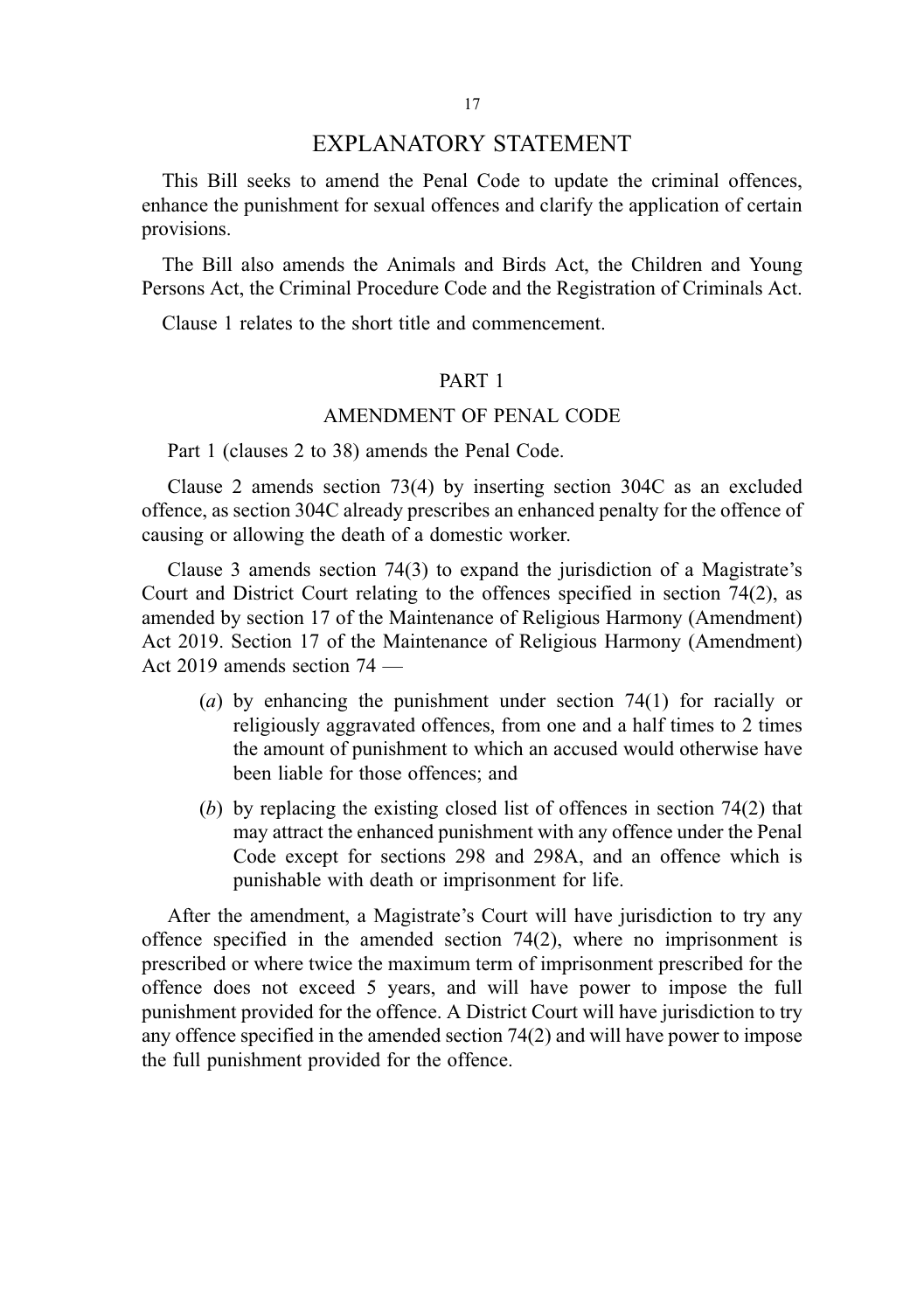Clause 4 amends section 74A(1) to delete the words "on or after the date of commencement of the Vulnerable Adults Act 2018" as they are redundant. The Vulnerable Adults Act 2018 came into force on 19 December 2018, before the date on which section 74A came into force (i.e., 1 January 2020).

Clause 5 amends section 79 which provides the defence of "mistake of fact" in respect of any offence (other than one excluded by written law). The amendment makes clear that where an accused alleges a mistake of fact or ignorance of a fact which may negate the fault element of the offence that the accused is charged with, the onus remains on the prosecution to prove that the fault element exists in order to establish liability under the offence. The amendment also inserts a new Explanation and amends *illustration*  $(f)$  to make this clear. The amendment does not change the common law principles on burden of proof.

Clauses 6 and 7 amend sections 79A (which preserves the general rule that a mistake of law or ignorance of the law does not provide a defence to a criminal charge) and 80 (which provides the defence of accident), respectively, for the same reasons as the amendments to section 79 under clause 5.

Clause 8 amends section 84 which provides the defence of "unsoundness of mind". The amendment clarifies that the phrase "incapable of knowing that what he is doing is wrong" refers to the incapacity of a person to know that the person's act is wrong by the ordinary standards of reasonable and honest persons, and wrong as contrary to law. To avoid doubt, "act" includes illegal omission.

Clause 9 amends section 85 which provides the defence of intoxication, to similarly clarify that the phrase "did not know that such act or omission was wrong" requires that the accused must, at the time of the act or omission complained of, not know that the act or omission —

- (a) was wrong by the ordinary standards of reasonable and honest persons; and
- (b) was wrong as contrary to law.

Clause 10 repeals and re-enacts section 115, which prescribes the punishment for the abetment of the commission of an offence punishable with death or imprisonment for life, where the offence is not committed as a result of the abetment. The re-enacted section 115 provides that the abettor shall be punished with imprisonment for a term that may extend to 20 years, and shall also be liable to fine or to caning.

Clause 11 amends section 153 which provides the offence for giving provocation with the intent or knowledge to cause riot, to replace the words "malignantly or wantonly" with "intentionally or rashly". The amendment clarifies the fault element of the offence.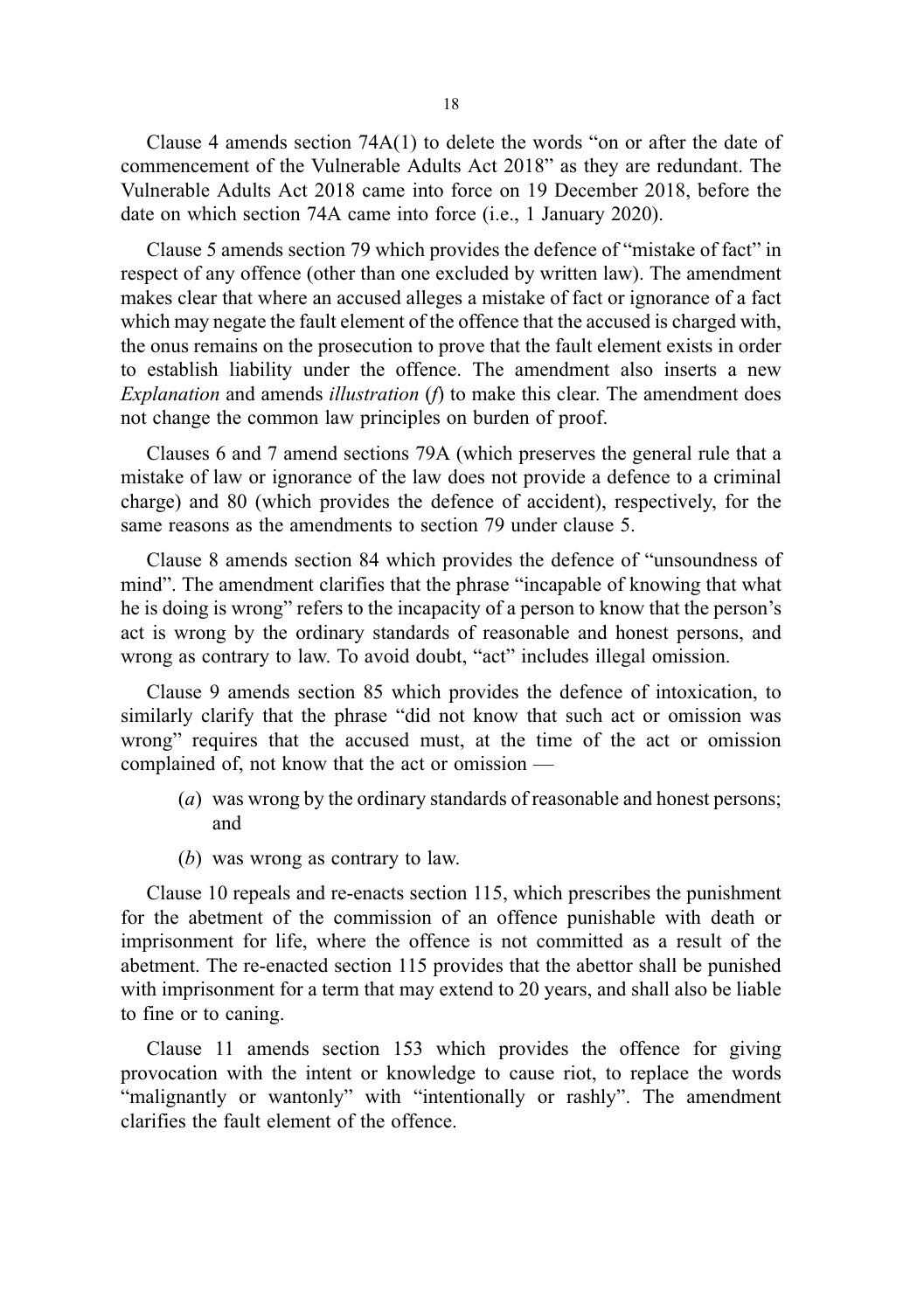Clause 12 amends section 182 which provides the offence for the giving of false information to a public servant with the intent of causing, or knowledge that this is likely to cause, the public servant to improperly use his or her lawful powers, or to improperly omit to use such powers. The clause expands the scope of the section so that an offence is constituted where the false information is given to a public servant with the intent of causing, or knowledge that this is likely to cause, the public servant to do or omit to do what the public servant would not have done or omitted if the false information had not been given. This amendment is made due to the decision in Public Prosecutor v Chua Wen Hao [2021] SGHC 70. The General Division of the High Court held that a charge under section 182 was not made out in a case where the accused lied to the police that he did not know the identity of the suspect of an offence, which resulted in the police expending additional time and resources in their investigation to determine the suspect's identity. The amendment will mean that such acts would constitute an offence under section 182.

Clause 13 amends section 186 which provides the offence for voluntarily obstructing a public servant in the discharge of the public servant's public functions, to increase the maximum term of imprisonment for an offence under the section to 6 months. The amendment also makes clear that an obstruction may be caused by a person without the use of physical means or threatening language against a public servant.

Clause 14 amends section 219 which provides the offence for the making or pronouncement by a public servant of any report, order, verdict or decision in a judicial proceeding, knowing that it is contrary to law. The amendment replaces the word "maliciously" with the words "with intent to cause injury to any person", to clarify the fault element of the offence.

Clause 15 repeals and re-enacts section 220 which provides the offence for the commitment for trial or to confinement of a person, by a person having legal authority to do so and who did so with the knowledge that the person was acting contrary to law. The amendment replaces the word "maliciously" with the words "with intent to cause injury to any person", to clarify the fault element of the offence.

Clause 16 amends section 270 which provides the offence for the doing of any act by a person which the person knows or has reason to believe is likely to spread the infection of any disease dangerous to life. The amendment replaces the word "malignantly" with the words "intentionally or rashly", to clarify the fault element of the offence.

Clause 17 amends section 300 in relation to the partial defence of diminished responsibility to murder in Exception 7. The amendment clarifies that for the partial defence to apply, the offender must, at the time of the acts or omissions causing the death concerned, suffer from such abnormality of mind as substantially impaired the offender's capacity to know that the acts or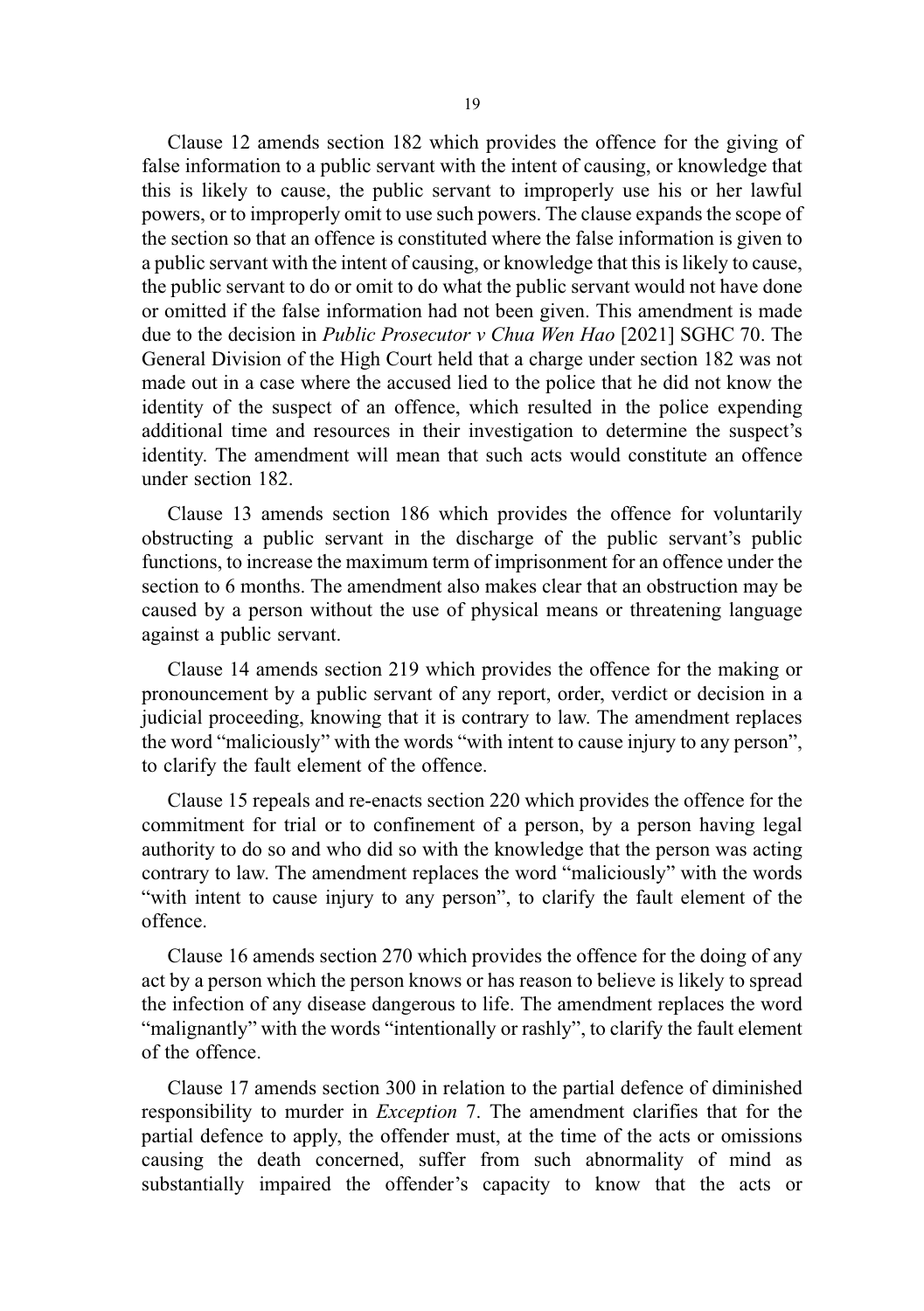omissions are both wrong by the ordinary standards of reasonable and honest persons, and wrong as contrary to law.

Clause 18 amends section 311 which prescribes the punishment for the offence of infanticide under section 310. The amendment corrects a typographical error in section 311 (which uses the pronoun "he" in referring to the offender). The offence under section 310 may only be committed by a woman (and not by a man).

Clause 19 amends the Explanation to section 335, so that the provisos in Exception 1 to section 300 for what amounts to grave and sudden provocation also apply to section 334A, which prescribes the punishment for voluntarily causing hurt on grave and sudden provocation, where the hurt that is actually caused is grievous.

Clause 20 amends section 352 which provides the offence for using criminal force to any person otherwise than on grave and sudden provocation given by the person. Presently, grave and sudden provocation does not mitigate the punishment for an offence under that section if the provocation is given by anything done in obedience to the law or by a public servant in the lawful exercise of the public servant's power. After the amendment, grave and sudden provocation does not mitigate the punishment for an offence only if the offender knows or has reason to believe that the provocation is given by anything done in obedience to the law or by a public servant lawfully exercising his or her power.

Clause 21 amends section 354 which prescribes the punishment for the use of criminal force to any person to outrage the modesty of the person, to increase the maximum term of imprisonment for an offence under that section from 2 years to 3 years.

Clause 22 inserts a new Explanation to section 355 so that the same Explanation to section 352 similarly applies to section 355.

Clause 23 amends section 376 which provides the offence of sexual assault involving penetration, for the following purposes:

- (a) to delete section  $376(1)$  as the offence provided under that provision is already covered by section  $376(2)(b)$ ;
- (b) to make clear that both male and female offenders may rely on section 376(6) to avoid the enhanced punishment provided in section  $376(4)(b)$  for an offence committed against a person below 14 years of age without the person's consent.

Clause 24 amends section 376E which provides the offence of sexual grooming of a minor under 16 years of age. The amendment rectifies the omission of sections 354 and 354A as offences falling under the scope of application of section 376E.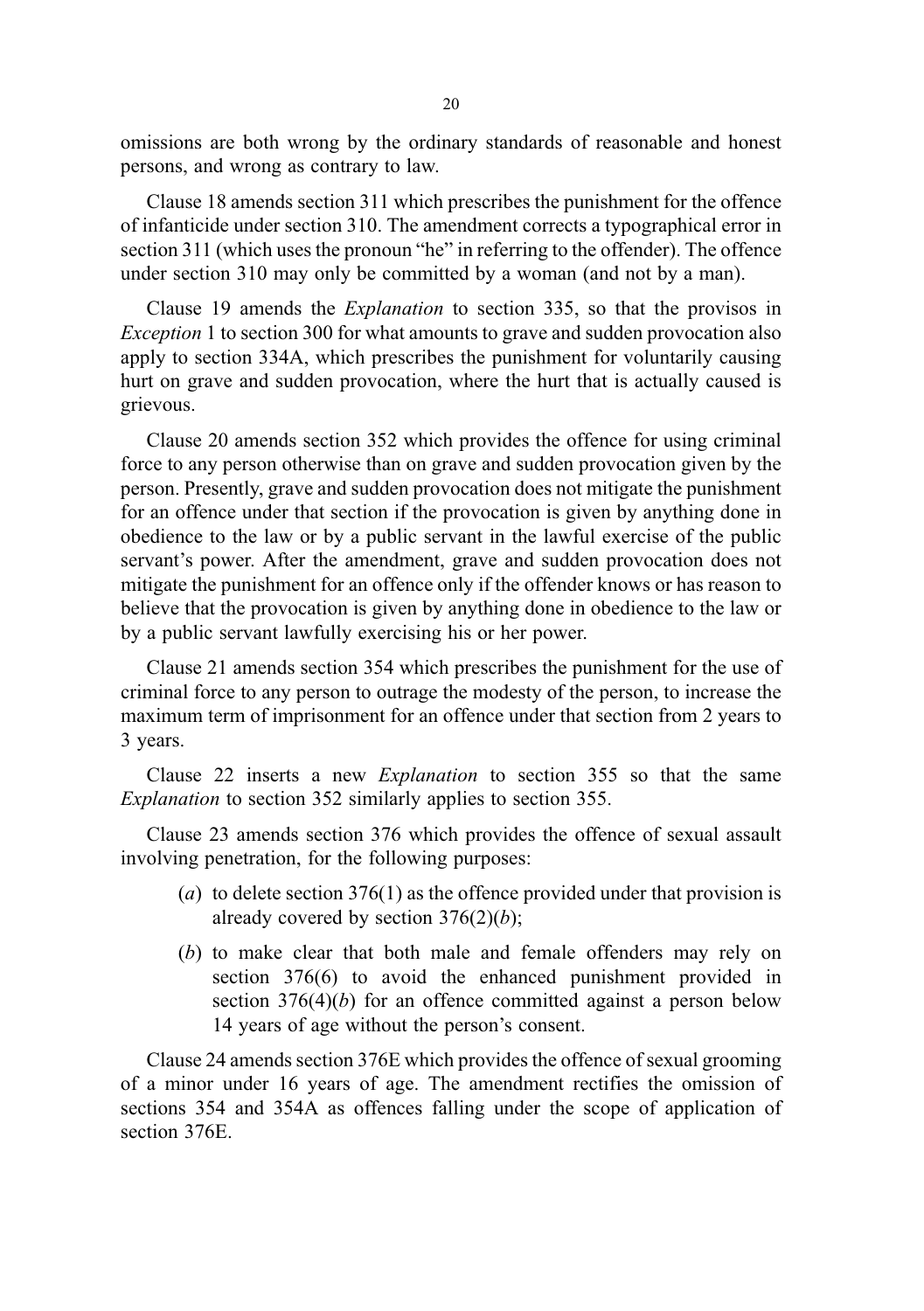Clause 25 amends section 376EA which provides the offence of exploitative sexual grooming of a minor who is at least 16 but below 18 years of age. The amendment rectifies the omission of section 7 of the Children and Young Persons Act as an offence falling under the scope of application of section 376EA.

Clause 26 amends section 376ED which provides the offence of engaging in sexual activity before a minor below 16 years of age, or causing a minor below 16 years of age to observe a sexual image. The amendment increases the maximum term of imprisonment for an offence under that section which is committed against a victim who is at least 14 years of age from one year to 2 years.

Clause 27 amends section 376EE which provides the offence of engaging in sexual activity before a minor who is at least 16 but below 18 years of age, or causing a minor who is at least 16 but below 18 years of age to observe a sexual image. The amendment increases the maximum term of imprisonment for an offence under that section from one year to 2 years.

Clause 28 amends section 376H which provides the offence of procurement of sexual activity by deception or false representation relating to the use of any sexually protective measure or to the presence of a sexually transmitted disease. The amendment criminalises the fraudulent deception or false representation by the offender to obtain the victim's consent to be sexually touched by another person, other than the offender. The amendment also provides that it is sufficient for an offence to be constituted if the victim touches the bodily fluids of the offender or another person in consequence of the fraudulent deception or false representation by the offender.

Clause 29 repeals and re-enacts section 377. Presently, the section criminalises the penile penetration by a man against the vagina, anus or mouth of a human corpse, and the causing of a man to penetrate with the man's penis, the vagina, anus or mouth of a human corpse, without the man's consent. The re-enacted section 377 will also criminalise the following acts:

- (a) the sexual penetration, with a part of the offender's body (other than the offender's penis, if the offender is a man) or anything else, of the vagina or anus of a human corpse;
- (b) the causing of the penile penetration by a human corpse of the offender's vagina, anus or mouth;
- (c) the causing of the sexual penetration by a part of a human corpse (other than the penis, if the human corpse is that of a deceased man) of the offender's vagina or anus;
- (d) the causing of a person to sexually penetrate, with a part of the person's body (other than the person's penis, if the person is a man) or anything else, the vagina or anus of a human corpse, without the person's consent;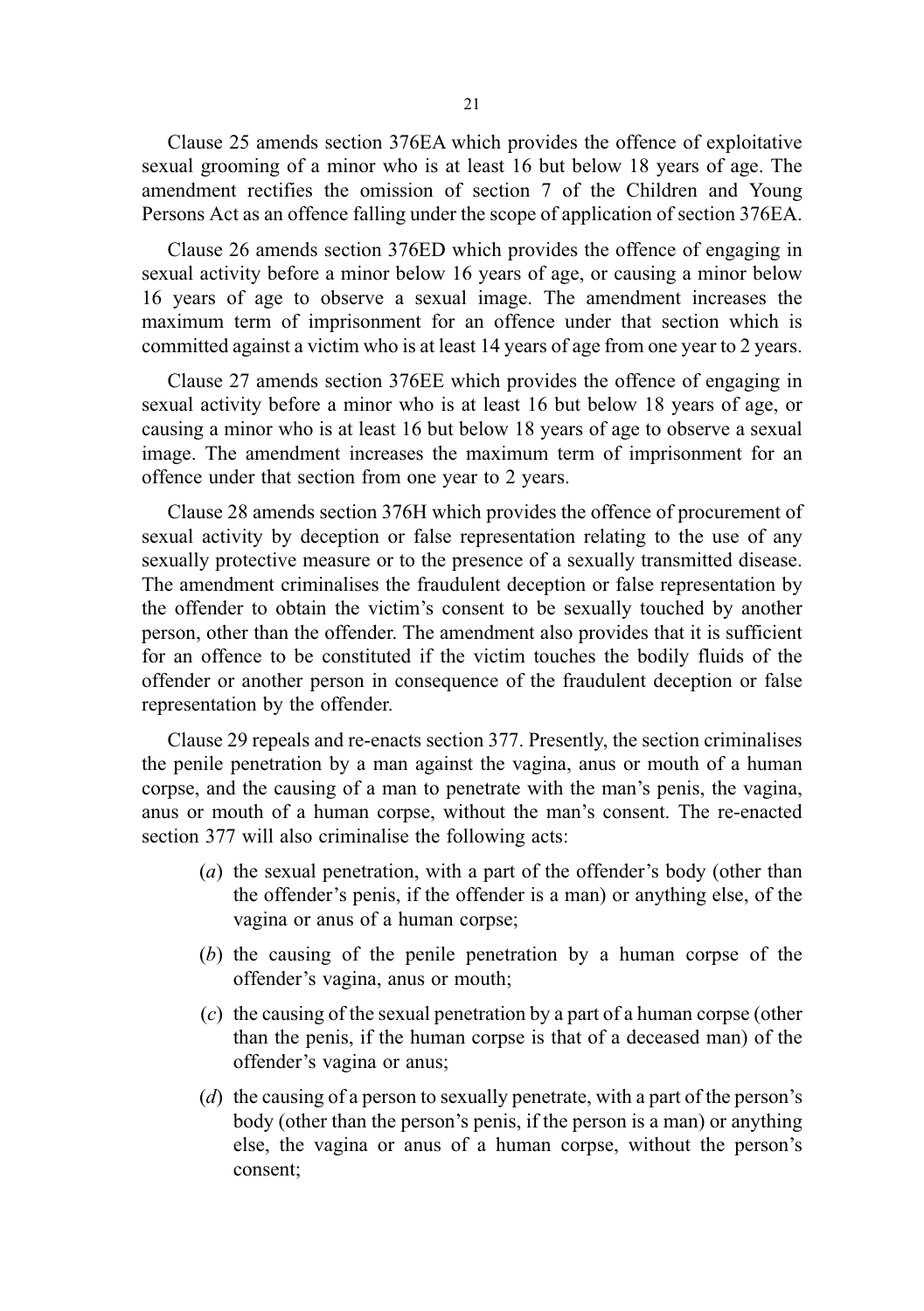- (e) the causing of the penile penetration by a human corpse of a person's vagina, anus or mouth, without the person's consent;
- (f) the causing of the sexual penetration by a part of a human corpse (other than the penis, if the human corpse is that of a deceased man) of a person's vagina or anus, without the person's consent.

Clause 30 amends section 377BB which provides the offence of voyeurism to broaden the scope of its application by replacing the word "genitals" with the words "genital region". A person commits an offence under that section if the person operates equipment to observe another person's genital region, or records an image of another person's genital region, without that other person's consent.

Clause 31 amends section 377BL which provides the offence of exploitation by abusive material of a minor who is at least 16 but below 18 years of age, where the offender and the minor are in an exploitative relationship. The definition of "abusive material" is amended to mean any material that depicts the genital region or buttocks (whether exposed or covered) of another person, or any material that depicts the breasts (whether exposed or covered) of a female person, where the depiction is sexual.

Clause 32 amends section 377BM which sets out certain defences to certain offences relating to intimate images or recordings and voyeurism. The amendment replaces the words "without malice" with the words "without intent to cause injury to the person  $(B)$  mentioned in section 377BB $(1)$ ,  $(2)$ ,  $(3)$ ,  $(4)$  or  $(5)$ , 377BC $(1)$  or (2) or 377BE(1) or the person depicted in the intimate image or recording mentioned in section  $377BD(1)(b)$ ". The amendment is to clarify the requirements of the defence.

Clause 33 amends section 377BN which sets out certain defences to certain child abuse material offences. The amendment replaces the words "without malice" with the words "without intent to cause injury to the person depicted in the child abuse material", to clarify the requirements of the defence.

Clause 34 amends section 377C which provides the definitions for the purposes of sections 375 to 377BO. The definition of "child abuse material" is amended to mean any material that depicts the genital region or buttocks of a person, or the breasts (whether exposed or covered) of a female person, who is below 16 years of age and where the depiction is sexual. A new definition for the word "buttocks" is also inserted to clarify that it includes the anal region of a person. The amendment also replaces the word "genitals" with the words "genital region" to broaden the definition of what would constitute the doing of a private act by a person.

Clause 35 amends section 378 which provides the offence of theft, to replace the reference to "the keeper of a warehouse" in *illustration*  $(e)$  with "the owner or operator of a warehouse". The amendment is to achieve consistency with the language used in the Illustration of section 407.